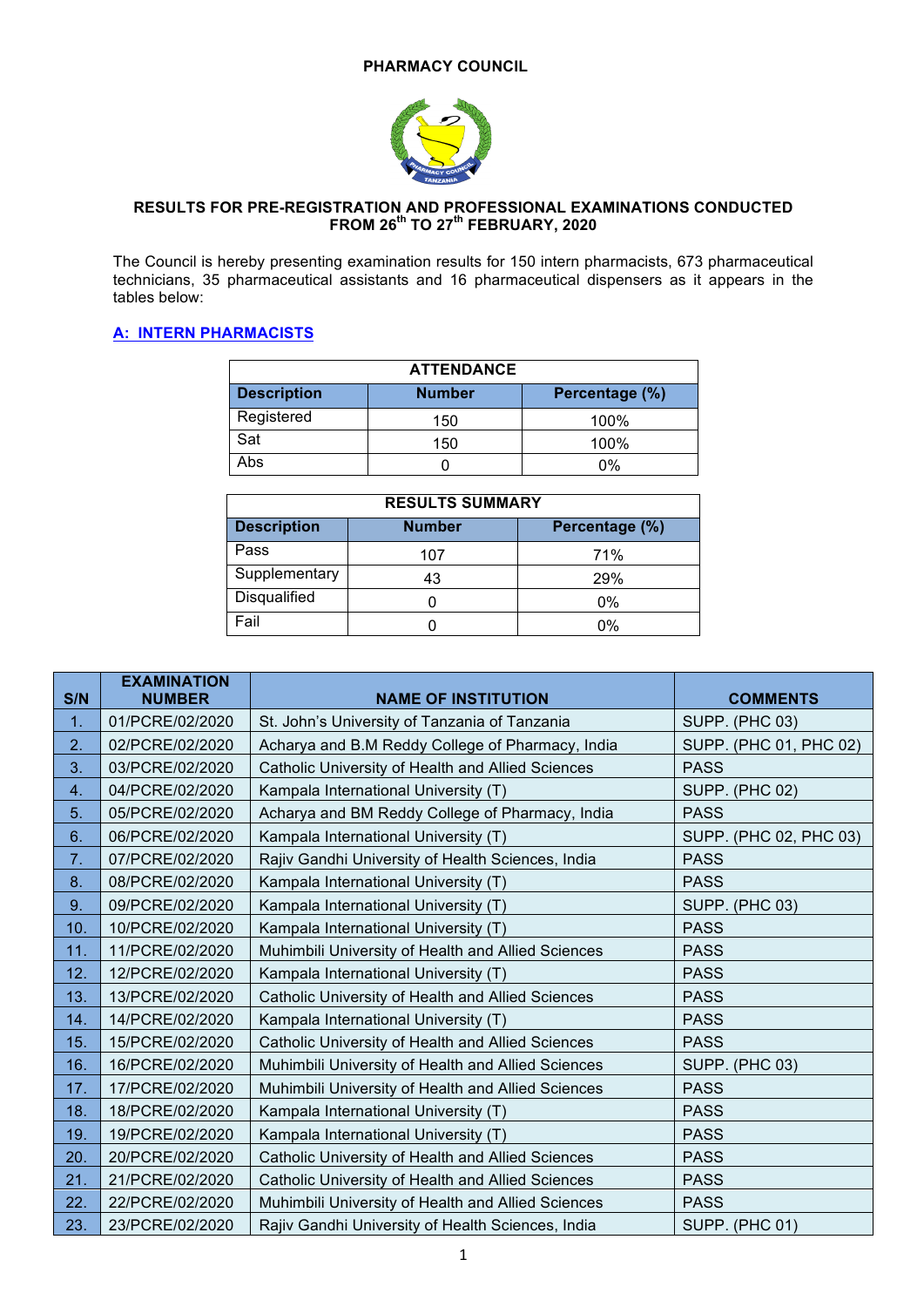| S/N<br><b>NUMBER</b><br><b>NAME OF INSTITUTION</b><br>Kampala International University (T)<br><b>SUPP. (PHC 03)</b><br>24.<br>24/PCRE/02/2020<br>25.<br>25/PCRE/02/2020<br>Rajiv Gandhi University of Health Science, India<br><b>PASS</b> | <b>COMMENTS</b>        |
|--------------------------------------------------------------------------------------------------------------------------------------------------------------------------------------------------------------------------------------------|------------------------|
|                                                                                                                                                                                                                                            |                        |
|                                                                                                                                                                                                                                            |                        |
| 26/PCRE/02/2020                                                                                                                                                                                                                            |                        |
| 26.<br>St. John's University of Tanzania<br><b>PASS</b>                                                                                                                                                                                    |                        |
| 27.<br>27/PCRE/02/2020<br>Kampala International University (T)<br><b>PASS</b><br>Kampala International University (T)<br>28.<br>28/PCRE/02/2020                                                                                            | SUPP. (PHC 02, PHC 03) |
| 29.<br>29/PCRE/02/2020<br>Catholic University of Health and Allied Sciences<br><b>PASS</b>                                                                                                                                                 |                        |
| 30.<br>30/PCRE/02/2020<br>Kampala International University (T)<br><b>SUPP. (PHC 02)</b>                                                                                                                                                    |                        |
| 31.<br>Muhimbili University of Health and Allied Sciences<br>31/PCRE/02/2020<br><b>SUPP. (PHC 01)</b>                                                                                                                                      |                        |
| 32.<br>Catholic University of Health and Allied Sciences<br><b>PASS</b><br>32/PCRE/02/2020                                                                                                                                                 |                        |
| 33.<br>33/PCRE/02/2020<br>Rajiv Gandhi University of Health Science, India<br><b>PASS</b>                                                                                                                                                  |                        |
| 34.<br>34/PCRE/02/2020<br>Muhimbili University of Health and Allied Sciences<br><b>PASS</b>                                                                                                                                                |                        |
| 35.<br>Kampala International University (T)<br>35/PCRE/02/2020<br><b>SUPP. (PHC 02)</b>                                                                                                                                                    |                        |
| 36.<br>St. John's University of Tanzania<br><b>PASS</b><br>36/PCRE/02/2020                                                                                                                                                                 |                        |
| 37.<br>Muhimbili University of Health and Allied Sciences<br><b>SUPP. (PHC 02)</b><br>37/PCRE/02/2020                                                                                                                                      |                        |
| 38.<br>38/PCRE/02/2020<br>Catholic University of Health and Allied Sciences                                                                                                                                                                | SUPP. (PHC 02, PHC 03) |
| 39.<br><b>PASS</b><br>39/PCRE/02/2020<br>St. John's University of Tanzania                                                                                                                                                                 |                        |
| 40.<br>40/PCRE/02/2020<br>Catholic University of Health and Allied Sciences<br><b>PASS</b>                                                                                                                                                 |                        |
| 41.<br>St. John University of Tanzania<br>41/PCRE/02/2020<br><b>SUPP. (PHC 01)</b>                                                                                                                                                         |                        |
| 42.<br>42/PCRE/02/2020<br>Kampala International University (T)<br><b>SUPP. (PHC 02)</b>                                                                                                                                                    |                        |
| 43.<br>43/PCRE/02/2020<br>Muhimbili University of Health and Allied Sciences<br><b>PASS</b>                                                                                                                                                |                        |
| 44.<br>44/PCRE/02/2020<br>Catholic University of Health and Allied Sciences<br><b>PASS</b>                                                                                                                                                 |                        |
| 45.<br>St. John University of Tanzania<br>45/PCRE/02/2020<br><b>PASS</b>                                                                                                                                                                   |                        |
| 46.<br>Acharya and B.M Reddy College of Pharmacy, India<br>46/PCRE/02/2020<br><b>PASS</b>                                                                                                                                                  |                        |
| Catholic University of Health and Allied Sciences<br>47.<br>47/PCRE/02/2020<br><b>PASS</b>                                                                                                                                                 |                        |
| 48.<br>Kampala International University (T)<br>48/PCRE/02/2020<br><b>SUPP. (PHC 03)</b>                                                                                                                                                    |                        |
| 49.<br>49/PCRE/02/2020<br>Kampala International University (T)<br><b>PASS</b>                                                                                                                                                              |                        |
| 50.<br>Kampala International University (T)<br>50/PCRE/02/2020<br><b>PASS</b>                                                                                                                                                              |                        |
| 51.<br>51/PCRE/02/2020<br>Zaporozhe State Medical University, Ukraine<br><b>PASS</b>                                                                                                                                                       |                        |
| 52.<br><b>PASS</b><br>52/PCRE/02/2020<br>Muhimbili University of Health and Allied Sciences                                                                                                                                                |                        |
| 53.<br>Muhimbili University of Health and Allied Sciences<br><b>SUPP. (PHC 02)</b><br>53/PCRE/02/2020                                                                                                                                      |                        |
| 54.<br>54/PCRE/02/2020<br>Rajiv Gandhi University of Health Science, India<br><b>PASS</b>                                                                                                                                                  |                        |
| Muhimbili University of Health and Allied Sciences<br>55.<br>55/PCRE/02/2020<br><b>PASS</b>                                                                                                                                                |                        |
| St. John's University of Tanzania<br><b>SUPP. (PHC 02)</b><br>56.<br>56/PCRE/02/2020                                                                                                                                                       |                        |
| Muhimbili University of Health and Allied Sciences<br><b>PASS</b><br>57.<br>57/PCRE/02/2020                                                                                                                                                |                        |
| 58.<br>58/PCRE/02/2020<br>Catholic University of Health and Allied Sciences<br><b>PASS</b>                                                                                                                                                 |                        |
| 59.<br>Muhimbili University of Health and Allied Sciences<br>59/PCRE/02/2020<br><b>PASS</b>                                                                                                                                                |                        |
| 60<br>Muhimbili University of Health and Allied Sciences<br>60/PCRE/02/2020<br><b>PASS</b>                                                                                                                                                 |                        |
| 61.<br>Kampala International University (T)<br><b>PASS</b><br>61/PCRE/02/2020                                                                                                                                                              |                        |
| 62.<br>62/PCRE/02/2020<br>Catholic University of Health and Allied Sciences<br><b>PASS</b>                                                                                                                                                 |                        |
| 63.<br>63/PCRE/02/2020<br>Muhimbili University of Health and Allied Sciences<br><b>PASS</b>                                                                                                                                                |                        |
| 64/PCRE/02/2020<br>Kampala International University (T)<br>64.<br><b>SUPP. (PHC 02)</b>                                                                                                                                                    |                        |
| St. John's University of Tanzania<br><b>PASS</b><br>65.<br>65/PCRE/02/2020                                                                                                                                                                 |                        |
| 66.<br>66/PCRE/02/2020<br>Muhimbili University of Health and Allied Sciences<br><b>PASS</b>                                                                                                                                                |                        |
| 67<br>67/PCRE/02/2020<br>Kampala International University (T)                                                                                                                                                                              | SUPP. (PHC 01, PHC 02) |
| Acharya and BM Reddy College of Pharmacy, India<br><b>PASS</b><br>68.<br>68/PCRE/02/2020                                                                                                                                                   |                        |
| 69.<br>Kampala International University (T)<br><b>PASS</b><br>69/PCRE/02/2020                                                                                                                                                              |                        |
| 70.<br>Kampala International University (T)<br><b>PASS</b><br>70/PCRE/02/2020<br>71/PCRE/02/2020<br><b>PASS</b>                                                                                                                            |                        |
| 71.<br>Catholic University of Health and Allied Sciences<br>72.<br>72/PCRE/02/2020<br>Kampala International University (T)                                                                                                                 | SUPP. (PHC 01, PHC 03) |
| 73.<br>73/PCRE/02/2020<br>Kampala International University (T)<br><b>PASS</b>                                                                                                                                                              |                        |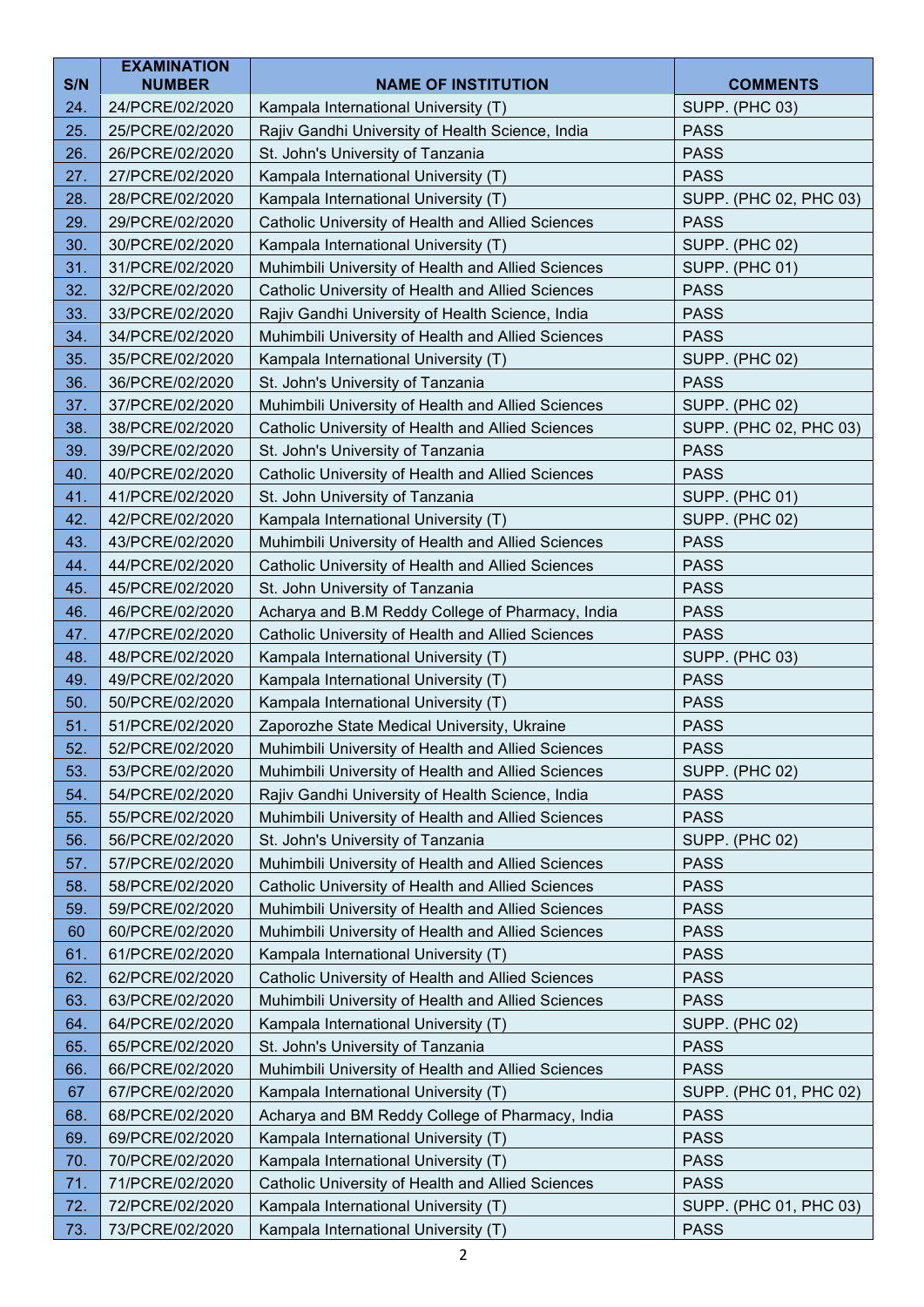|              | <b>EXAMINATION</b>                   |                                                                                                          |                                      |
|--------------|--------------------------------------|----------------------------------------------------------------------------------------------------------|--------------------------------------|
| S/N          | <b>NUMBER</b>                        | <b>NAME OF INSTITUTION</b>                                                                               | <b>COMMENTS</b>                      |
| 74.          | 74/PCRE/02/2020                      | Muhimbili University of Health and Allied Sciences                                                       | <b>PASS</b>                          |
| 75.          | 75/PCRE/02/2020                      | Muhimbili University of Health and Allied Sciences                                                       | <b>PASS</b>                          |
| 76.          | 76/PCRE/02/2020                      | Muhimbili University of Health and Allied Sciences                                                       | <b>PASS</b>                          |
| 77.          | 77/PCRE/02/2020                      | Muhimbili University of Health and Allied Sciences                                                       | <b>PASS</b>                          |
| 78.          | 78/PCRE/02/2020                      | Kampala International University (T)                                                                     | <b>SUPP. (PHC 02)</b>                |
| 79.<br>80.   | 79/PCRE/02/2020<br>80/PCRE/02/2020   | Rajiv Gandhi University of Health and Allied, India<br>RAK Medical and Health Sciences University, Dubai | <b>PASS</b><br><b>SUPP. (PHC 01)</b> |
| 81.          | 81/PCRE/02/2020                      | Rajiv Gandhi University of Health Science, India                                                         | <b>SUPP. (PHC 03)</b>                |
| 82.          | 82/PCRE/02/2020                      | Acharya and B.M Reddy College of Pharmacy, India                                                         | <b>PASS</b>                          |
| 83           | 83/PCRE/02/2020                      | Muhimbili University of Health and Allied Sciences                                                       | <b>PASS</b>                          |
| 84.          | 84/PCRE/02/2020                      | St. John's University of Tanzania                                                                        | <b>SUPP. (PHC 03)</b>                |
| 85.          | 85/PCRE/02/2020                      | Catholic University of Health and Allied Sciences                                                        | <b>SUPP. (PHC 03)</b>                |
| 86.          | 86/PCRE/02/2020                      | Kampala International University (T)                                                                     | <b>PASS</b>                          |
| 87.          | 87/PCRE/02/2020                      | Muhimbili University of Health and Allied Sciences                                                       | <b>PASS</b>                          |
| 88.          | 88/PCRE/02/2020                      | Catholic University of Health and Allied Sciences                                                        | <b>PASS</b>                          |
| 89.          | 89/PCRE/02/2020                      | Catholic University of Health and Allied Sciences                                                        | <b>SUPP. (PHC 02)</b>                |
| 90.          | 90/PCRE/02/2020                      | Catholic University of Health and Allied Sciences                                                        | <b>SUPP. (PHC 01)</b>                |
| 91.          | 91/PCRE/02/2020                      | Kampala International University (T)                                                                     | <b>SUPP. (PHC 01)</b>                |
| 92.          | 92/PCRE/02/2020                      | Muhimbili University of Health and Allied Sciences                                                       | <b>PASS</b>                          |
| 93.          | 93/PCRE/02/2020                      | Manipal University, India                                                                                | <b>PASS</b>                          |
| 94.          | 94/PCRE/02/2020                      | Muhimbili University of Health and Allied Sciences                                                       | <b>PASS</b>                          |
| 95.          | 95/PCRE/02/2020                      | Muhimbili University of Health and Allied Sciences                                                       | <b>PASS</b>                          |
| 96.          | 96/PCRE/02/2020                      | Jiangsu University, China                                                                                | <b>SUPP. (PHC 02)</b>                |
| 97.          | 97/PCRE/02/2020                      | JSS Academy of Higher Education & Research, India                                                        | <b>PASS</b>                          |
| 98.          | 98/PCRE/02/2020                      | Muhimbili University of Health and Allied Sciences                                                       | <b>PASS</b>                          |
| 99.          | 99/PCRE/02/2020                      | Osmania University, India                                                                                | <b>SUPP. (PHC 01)</b>                |
| 100.         | 100/PCRE/02/2020                     | St. John's University of Tanzania of Tanzania                                                            | <b>PASS</b>                          |
| 101.         | 101/PCRE/02/2020                     | JSS University, India                                                                                    | <b>SUPP. (PHC 01)</b>                |
| 102.         | 102/PCRE/02/2020                     | Catholic University of Health and Allied Sciences                                                        | <b>PASS</b>                          |
| 103.         | 103/PCRE/02/2020<br>104/PCRE/02/2020 | Catholic University of Health and Allied Sciences                                                        | <b>PASS</b><br><b>PASS</b>           |
| 104.<br>105. | 105/PCRE/02/2020                     | Kampala International University (T)<br>Catholic University of Health and Allied Sciences                | <b>PASS</b>                          |
| 106.         | 106/PCRE/02/2020                     |                                                                                                          | <b>PASS</b>                          |
|              |                                      | Catholic University of Health and Allied Sciences                                                        | <b>PASS</b>                          |
| 107.<br>108. | 107/PCRE/02/2020<br>108/PCRE/02/2020 | Muhimbili University of Health and Allied Sciences                                                       | <b>PASS</b>                          |
| 109.         | 109/PCRE/02/2020                     | St. John's University of Tanzania of Tanzania<br>St. John's University of Tanzania of Tanzania           | <b>PASS</b>                          |
| 110.         | 110/PCRE/02/2020                     | Catholic University of Health and Allied Sciences                                                        | <b>PASS</b>                          |
| 111.         | 111/PCRE/02/2020                     | St. John's University of Tanzania of Tanzania                                                            | <b>PASS</b>                          |
| 112.         | 112/PCRE/02/2020                     | Catholic University of Health and Allied Sciences                                                        | <b>PASS</b>                          |
| 113.         | 113/PCRE/02/2020                     | St. John's University of Tanzania of Tanzania                                                            | <b>PASS</b>                          |
| 114.         | 114/PCRE/02/2020                     | Catholic University of Health and Allied Sciences                                                        | <b>SUPP. (PHC 03)</b>                |
| 115.         | 115/PCRE/02/2020                     | Catholic University of Health and Allied Sciences                                                        | <b>SUPP. (PHC 02)</b>                |
| 116.         | 116/PCRE/02/2020                     | Kampala International University (T)                                                                     | <b>PASS</b>                          |
| 117.         | 117/PCRE/02/2020                     | St. John's University of Tanzania of Tanzania                                                            | <b>SUPP. (PHC 01)</b>                |
| 118.         | 118/PCRE/02/2020                     | St. John's University of Tanzania of Tanzania                                                            | <b>SUPP. (PHC 02)</b>                |
| 119.         | 119/PCRE/02/2020                     | St. John's University of Tanzania of Tanzania                                                            | <b>PASS</b>                          |
| 120.         | 120/PCRE/02/2020                     | Catholic University of Health and Allied Sciences                                                        | <b>PASS</b>                          |
| 121.         | 121/PCRE/02/2020                     | Catholic University of Health and Allied Sciences                                                        | <b>PASS</b>                          |
| 122.         | 122/PCRE/02/2020                     | Manipal College of Pharmaceutical Sciences, India                                                        | <b>SUPP. (PHC 03)</b>                |
| 123.         | 123/PCRE/02/2020                     | Catholic University of Health and Allied Sciences                                                        | <b>PASS</b>                          |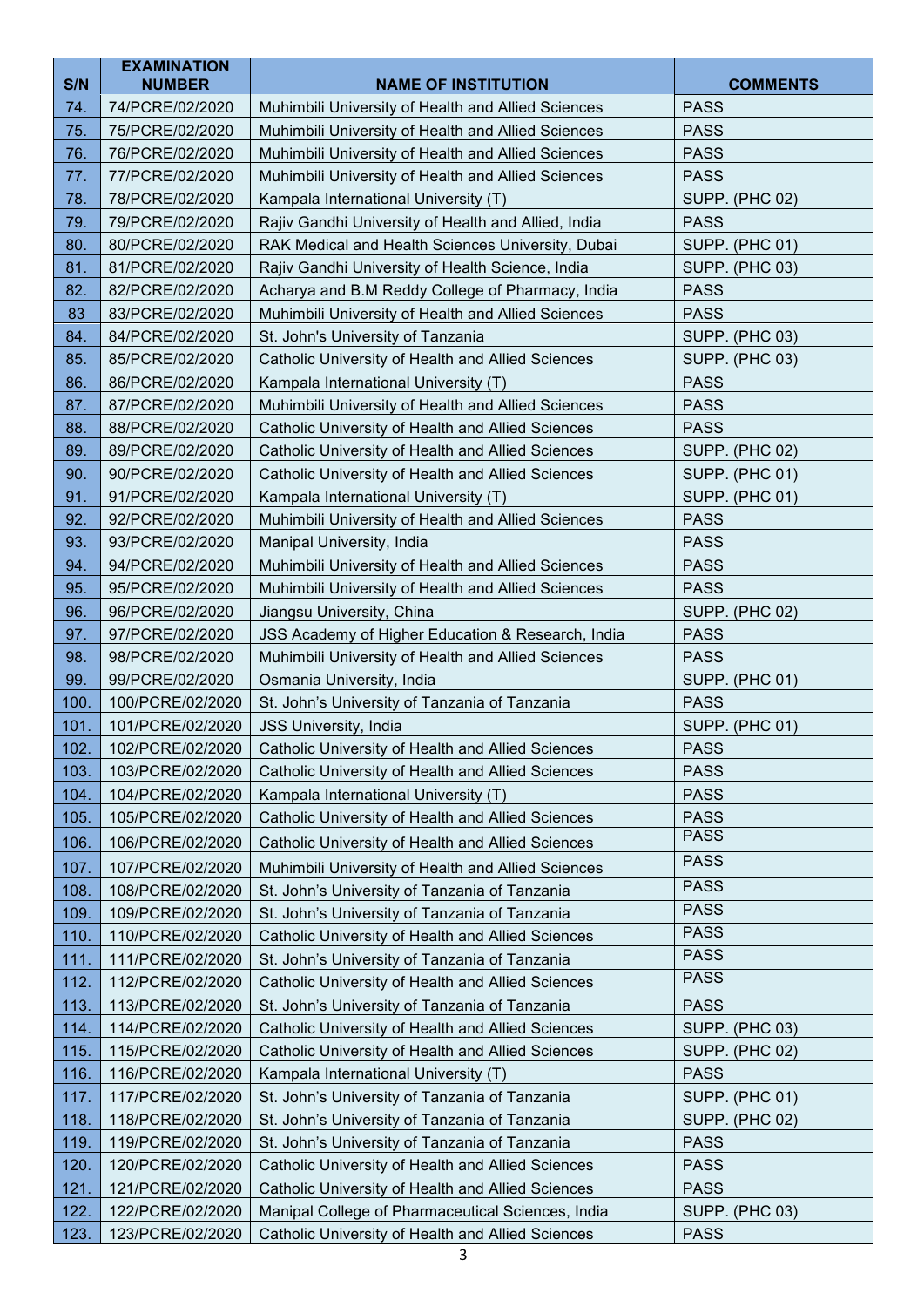| S/N  | <b>EXAMINATION</b><br><b>NUMBER</b> | <b>NAME OF INSTITUTION</b>                         | <b>COMMENTS</b>       |
|------|-------------------------------------|----------------------------------------------------|-----------------------|
| 124. | 124/PCRE/02/2020                    | Catholic University of Health and Allied Sciences  | <b>PASS</b>           |
| 125. | 125/PCRE/02/2020                    | St. John's University of Tanzania of Tanzania      | <b>PASS</b>           |
| 126. | 126/PCRE/02/2020                    | Catholic University of Health and Allied Sciences  | SUPP. (PHC 03)        |
| 127. | 127/PCRE/02/2020                    | St. John's University of Tanzania of Tanzania      | <b>PASS</b>           |
| 128. | 128/PCRE/02/2020                    | Catholic University of Health and Allied Sciences  | <b>PASS</b>           |
| 129. | 129/PCRE/02/2020                    | St. John's University of Tanzania of Tanzania      | <b>PASS</b>           |
| 130. | 130/PCRE/02/2020                    | St. John's University of Tanzania                  | <b>PASS</b>           |
| 131. | 131/PCRE/02/2020                    | St Johns University of Tanzania                    | <b>PASS</b>           |
| 132. | 132/PCRE/02/2020                    | St. John's University of Tanzania                  | <b>PASS</b>           |
| 133. | 133/PCRE/02/2020                    | St. John's University of Tanzania                  | <b>PASS</b>           |
| 134. | 134/PCRE/02/2020                    | St. John's University of Tanzania of Tanzania      | <b>SUPP. (PHC 02)</b> |
| 135. | 135/PCRE/02/2020                    | St. John's University of Tanzania of Tanzania      | <b>PASS</b>           |
| 136. | 136/PCRE/02/2020                    | Catholic University of Health and Allied Sciences  | <b>PASS</b>           |
| 137. | 137/PCRE/02/2020                    | St. John's University of Tanzania                  | <b>PASS</b>           |
| 138. | 138/PCRE/02/2020                    | Muhimbili University of Health and Allied Sciences | <b>PASS</b>           |
| 139. | 139/PCRE/02/2020                    | Catholic University of Health and Allied Sciences  | <b>PASS</b>           |
| 140. | 140/PCRE/02/2020                    | Muhimbili University of Health and Allied Sciences | <b>PASS</b>           |
| 141. | 141/PCRE/02/2020                    | St. John's University of Tanzania of Tanzania      | <b>SUPP. (PHC 02)</b> |
| 142. | 142/PCRE/02/2020                    | St. John's University of Tanzania of Tanzania      | <b>SUPP. (PHC 02)</b> |
| 143. | 143/PCRE/02/2020                    | Catholic University of Health and Allied Sciences  | <b>PASS</b>           |
| 144. | 144/PCRE/02/2020                    | St. John's University of Tanzania                  | <b>PASS</b>           |
| 145. | 145/PCRE/02/2020                    | Muhimbili University of Health and Allied Sciences | <b>PASS</b>           |
| 146. | 146/PCRE/02/2020                    | St. John's University of Tanzania of Tanzania      | <b>PASS</b>           |
| 147. | 147/PCRE/02/2020                    | Catholic University of Health and Allied Sciences  | <b>PASS</b>           |
| 148. | 148/PCRE/02/2020                    | Catholic University of Health and Allied Sciences  | <b>SUPP. (PHC 03)</b> |
| 149. | 149/PCRE/02/2020                    | St .John's University of Tanzania                  | <b>PASS</b>           |
| 150. | 150/PCRE/02/2020                    | Kampala International University (T)               | <b>PASS</b>           |

# **KEY**

**PHC 01 - Applied Compounding, Calculations and its Formulations**

**PHC 02 - Applied Hospital and Community Pharmacy Practices**

**PHC 03 - Laws, Regulations, Ethics and Professional Conduct**

- **ABS Absent**
- **SUPP - Supplementary (Scored Lower than the pass mark in one or two examinations)**
- **DISQ - Disqualified (Confirmed breaching Examination Regulations)**
- **FAIL - Scored lower than the pass mark in all three (3) examinations**

### **B: PHARMACEUTICAL TECHNICIANS**

| <b>Description</b>                                    | <b>Number</b> | Percentage (%) |  |
|-------------------------------------------------------|---------------|----------------|--|
| Registered                                            | 673           | 100.0%         |  |
| Sat                                                   | 98.8%<br>665  |                |  |
| Absent                                                | 1.2%<br>8     |                |  |
| <b>RESULT SUMMARY</b>                                 |               |                |  |
| <b>Number</b><br><b>Description</b><br>Percentage (%) |               |                |  |
| Pass                                                  | 284           | 42.7%          |  |
| Supplementary                                         | 342           | 51.4%          |  |
| <b>Disqualified</b>                                   | O             | 0.0%           |  |
| Fail                                                  | 39            | 5.9%           |  |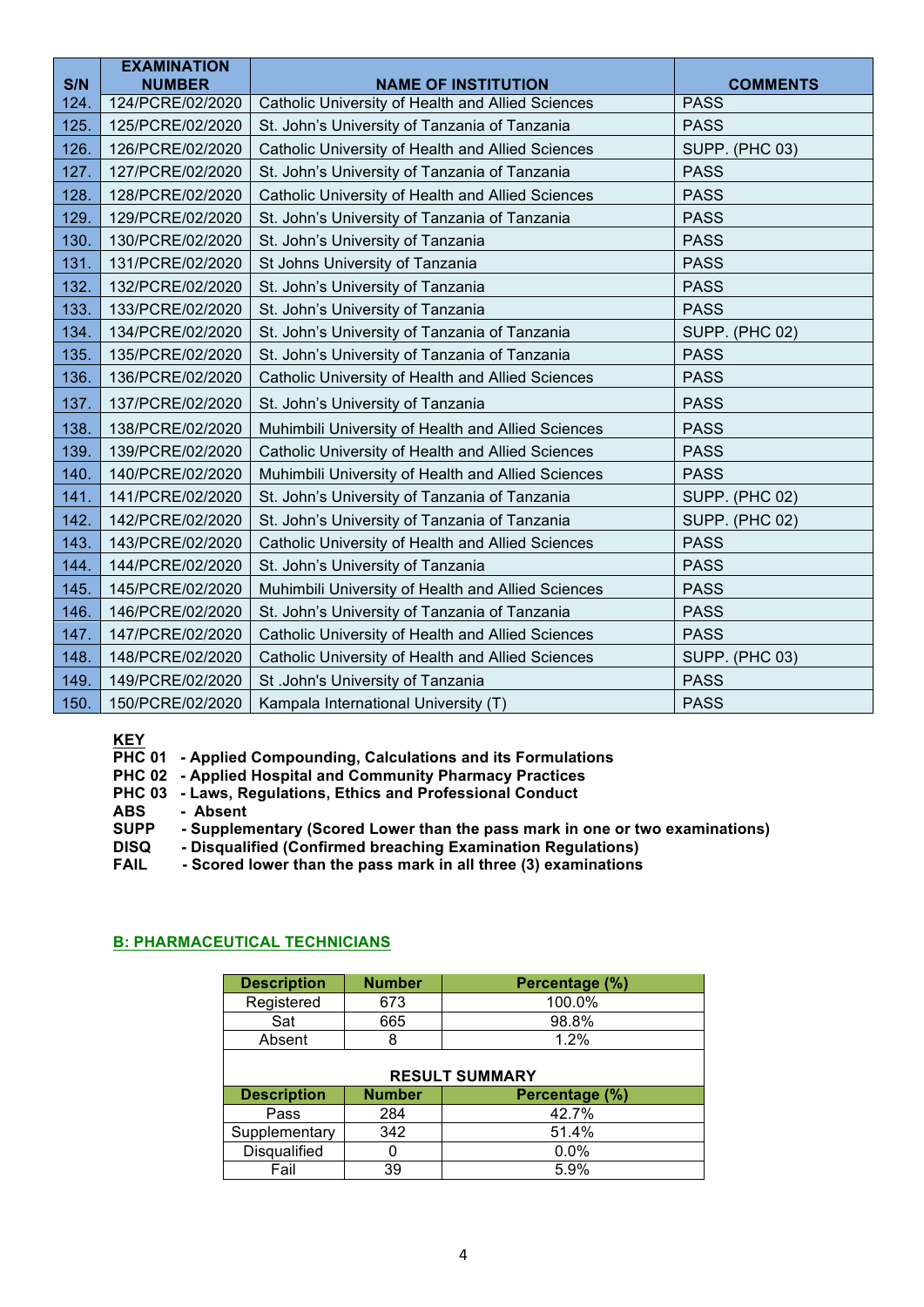| S/N        | <b>EX.NUMBER</b>                   | <b>NAME OF INSTITUTE</b>                                                                                     | <b>COMMENTS</b>                |
|------------|------------------------------------|--------------------------------------------------------------------------------------------------------------|--------------------------------|
| 1.         | 01/PTPE/02/2020                    | Paradigms College of Health Sciences                                                                         | <b>PASS</b>                    |
|            |                                    | St. Francis University College of Health and Allied                                                          |                                |
| 2.         | 02/PTPE/02/2020                    | <b>Sciences</b>                                                                                              | <b>PASS</b>                    |
| 3.         | 03/PTPE/02/2020                    | Muhimbili University of Health and Allied Sciences                                                           | <b>PASS</b>                    |
|            |                                    | St. Francis University College of Health and Allied                                                          |                                |
| 4.         | 04/PTPE/02/2020                    | <b>Sciences</b>                                                                                              | <b>PASS</b>                    |
|            |                                    | St. Francis University College of Health and Allied                                                          |                                |
| 5.         | 05/PTPE/02/2020                    | <b>Sciences</b>                                                                                              | <b>PASS</b>                    |
| 6.         | 06/PTPE/02/2020                    | <b>Royal Training Institute</b>                                                                              | SUPP. (PTPE 01)                |
| 7.         | 07/PTPE/02/2020                    | <b>Royal Training Institute</b>                                                                              | <b>SUPP.(PTPE 01, PTPE 02)</b> |
| 8.         | 08/PTPE/02/2020                    | Paradigms College of Health Sciences                                                                         | SUPP.(PTPE 01, PTPE 03)        |
| 9.         | 09/PTPE/02/2020                    | Kampala International University (T)                                                                         | <b>PASS</b>                    |
| 10.        | 10/PTPE/02/2020                    | College of Health Sciences-Zanzibar                                                                          | SUPP.(PTPE 01)                 |
| 11.        | 11/PTPE/02/2020                    | College of Health Sciences-Zanzibar                                                                          | SUPP.(PTPE 01)                 |
|            |                                    | Ruaha Catholic University of Health and Allied                                                               |                                |
| 12.        | 12/PTPE/02/2020                    | <b>Sciences</b>                                                                                              | SUPP.(PTPE 01, PTPE 03)        |
| 13.        | 13/PTPE/02/2020                    | <b>City College of Health and Allied Sciences</b>                                                            | SUPP.(PTPE 01)                 |
| 14.        | 14/PTPE/02/2020                    | <b>Royal Training Institute</b>                                                                              | SUPP.(PTPE 03)                 |
| 15.        | 15/PTPE/02/2020                    | Kampala International University (T)                                                                         | SUPP.(PTPE 03)                 |
| 16.        | 16/PTPE/02/2020                    | Kampala International University (T)                                                                         | <b>SUPP.(PTPE 01, PTPE 03)</b> |
|            |                                    | St. Francis University College of Health and Allied                                                          |                                |
| 17.        | 17/PTPE/02/2020                    | <b>Sciences</b>                                                                                              | <b>PASS</b>                    |
| 18.        | 18/PTPE/02/2020                    | Kampala International University (T)                                                                         | <b>PASS</b>                    |
|            |                                    | Ruaha Catholic University of Health and Allied                                                               |                                |
| 19.        | 19/PTPE/02/2020                    | <b>Sciences</b>                                                                                              | <b>FAIL</b>                    |
| 20.        | 20/PTPE/02/2020                    | University of Dodoma                                                                                         | SUPP.(PTPE 03)                 |
|            |                                    | St. Francis University College of Health and Allied                                                          | <b>PASS</b>                    |
| 21.<br>22. | 21/PTPE/02/2020<br>22/PTPE/02/2020 | <b>Sciences</b>                                                                                              | <b>PASS</b>                    |
|            |                                    | <b>Excellent College of Health and Allied Science</b><br>St. Francis University College of Health and Allied |                                |
| 23.        | 23/PTPE/02/2020                    | <b>Sciences</b>                                                                                              | <b>PASS</b>                    |
| 24.        | 24/PTPE/02/2020                    | <b>Royal Training Institute</b>                                                                              | SUPP.(PTPE 01)                 |
| 25.        | 25/PTPE/02/2020                    | Muhimbili University of Health and Allied Sciences                                                           | <b>PASS</b>                    |
| 26.        | 26/PTPE/02/2020                    | Kampala International University (T)                                                                         | SUPP.(PTPE 03)                 |
| 27.        | 27/PTPE/02/2020                    | Kampala International University (T)                                                                         | SUPP.(PTPE 01)                 |
| 28.        | 28/PTPE/02/2020                    | St. Joseph University College of Health Sciences                                                             | <b>PASS</b>                    |
| 29.        | 29/PTPE/02/2020                    | St. Joseph University College of Health Sciences                                                             | SUPP.(PTPE 01)                 |
| 30.        | 30/PTPE/02/2020                    | Muhimbili University of Health and Allied Sciences                                                           | <b>PASS</b>                    |
| 31.        | 31/PTPE/02/2020                    | Kampala International University (T)                                                                         | <b>PASS</b>                    |
| 32.        | 32/PTPE/02/2020                    | <b>University of Dodoma</b>                                                                                  | <b>ABS</b>                     |
| 33.        | 33/PTPE/02/2020                    | <b>City College of Health and Allied Sciences</b>                                                            | <b>PASS</b>                    |
| 34.        | 34/PTPE/02/2020                    | Kampala International University (T)                                                                         | <b>PASS</b>                    |
|            |                                    | Ruaha Catholic University of Health and Allied                                                               |                                |
| 35.        | 35/PTPE/02/2020                    | <b>Sciences</b>                                                                                              | SUPP.(PTPE 01, PTPE 03)        |
|            | 36/PTPE/02/2020                    | Ruaha Catholic University of Health and Allied<br><b>Sciences</b>                                            |                                |
| 36.<br>37. | 37/PTPE/02/2020                    | <b>City College of Health and Allied Sciences</b>                                                            | SUPP.(PTPE 03)<br><b>FAIL</b>  |
| 38.        | 38/PTPE/02/2020                    | Kilimanjaro school of Pharmacy                                                                               | <b>PASS</b>                    |
| 39.        | 39/PTPE/02/2020                    | St. John's University of Tanzania                                                                            | <b>PASS</b>                    |
| 40.        | 40/PTPE/02/2020                    | University of Dodoma                                                                                         | SUPP.(PTPE 01, PTPE 02)        |
| 41.        | 41/PTPE/02/2020                    | <b>Catholic University of Health and Allied Sciences</b>                                                     | <b>POSTPONED</b>               |
| 42.        | 42/PTPE/02/2020                    | <b>University of Dodoma</b>                                                                                  | SUPP.(PTPE 01)                 |
|            |                                    | Ruaha Catholic University of Health and Allied                                                               |                                |
| 43.        | 43/PTPE/02/2020                    | <b>Sciences</b>                                                                                              | <b>PASS</b>                    |
| 44.        | 44/PTPE/02/2020                    | Muhimbili University of Health and Allied Sciences                                                           | <b>PASS</b>                    |
| 45.        | 45/PTPE/02/2020                    | Paradigms College of Health Sciences                                                                         | <b>FAIL</b>                    |
| 46.        | 46/PTPE/02/2020                    | <b>City College of Health and Allied Sciences</b>                                                            | <b>PASS</b>                    |
| 47.        | 47/PTPE/02/2020                    | Muhimbili University of Health and Allied Sciences                                                           | <b>PASS</b>                    |
| 48.        | 48/PTPE/02/2020                    | Paradigms College of Health Sciences                                                                         | SUPP.(PTPE 02)                 |
| 49.        | 49/PTPE/02/2020                    | Kampala International University (T)                                                                         | SUPP.(PTPE 01)                 |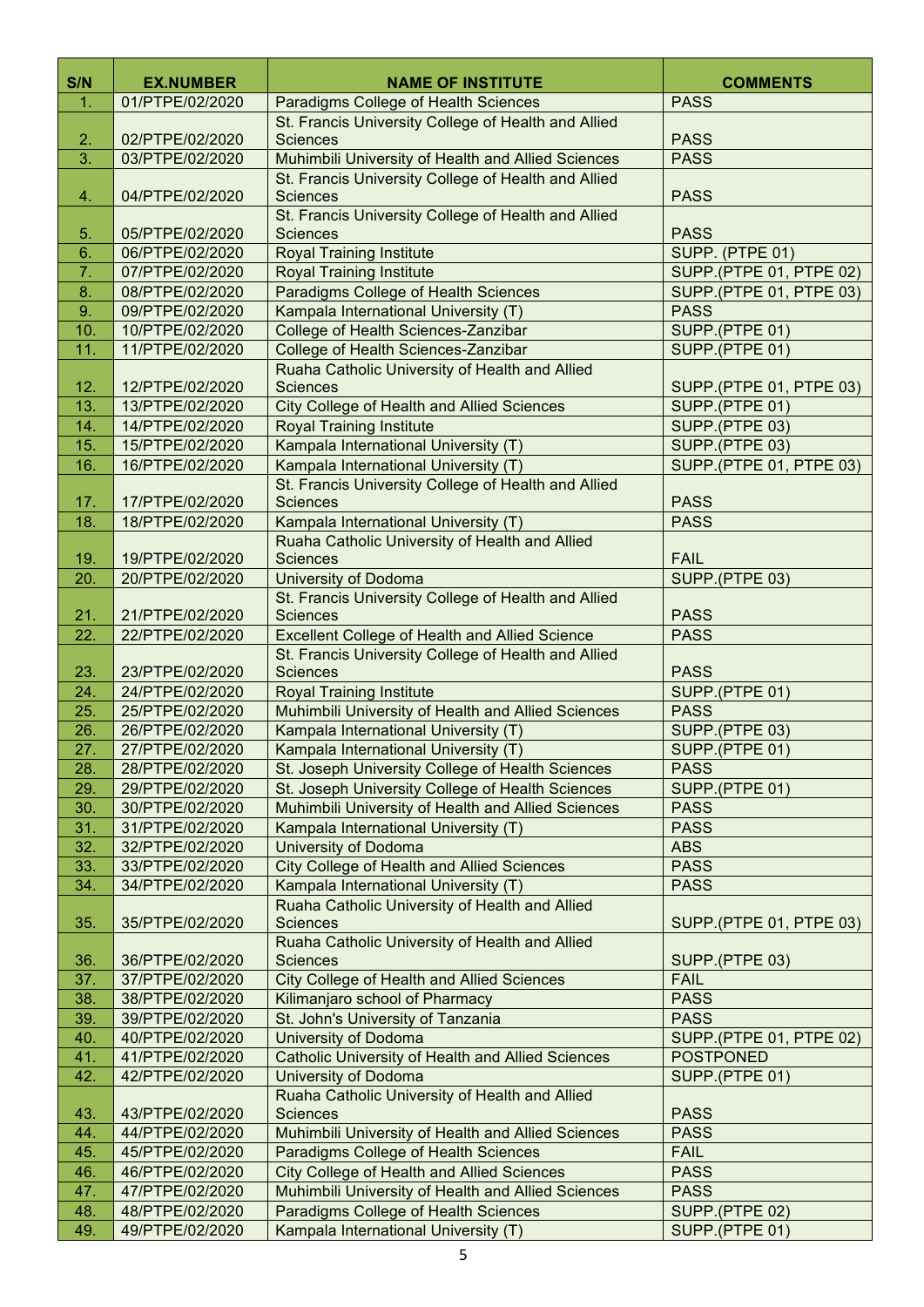| S/N        | <b>EX.NUMBER</b>                   | <b>NAME OF INSTITUTE</b>                                                                                | <b>COMMENTS</b>                           |
|------------|------------------------------------|---------------------------------------------------------------------------------------------------------|-------------------------------------------|
| 50.        | 50/PTPE/02/2020                    | <b>Royal Training Institute</b>                                                                         | SUPP.(PTPE 01, PTPE 03)                   |
| 51.        | 51/PTPE/02/2020                    | St. Joseph University College of Health Sciences                                                        | SUPP.(PTPE 01)                            |
| 52.        | 52/PTPE/02/2020                    | <b>Royal Training Institute</b>                                                                         | SUPP.(PTPE 01)                            |
| 53.        | 53/PTPE/02/2020                    | Muhimbili University of Health and Allied Sciences                                                      | <b>PASS</b>                               |
| 54.        | 54/PTPE/02/2020                    | St. Joseph University College of Health Sciences                                                        | <b>PASS</b>                               |
| 55.        | 55/PTPE/02/2020                    | St. Joseph University College of Health Sciences                                                        | <b>PASS</b>                               |
| 56.        | 56/PTPE/02/2020                    | St. Joseph University College of Health Sciences                                                        | <b>PASS</b>                               |
|            |                                    | Ruaha Catholic University of Health and Allied                                                          |                                           |
| 57.        | 57/PTPE/02/2020                    | <b>Sciences</b>                                                                                         | SUPP.(PTPE 01)                            |
| 58.        | 58/PTPE/02/2020                    | St. Joseph University College of Health Sciences                                                        | SUPP.(PTPE 01)                            |
| 59.        | 59/PTPE/02/2020                    | St John's Univeristy of Tanzania                                                                        | SUPP.(PTPE 01, PTPE 03)                   |
| 60.        | 60/PTPE/02/2020                    | <b>Royal Training Institute</b>                                                                         | SUPP.(PTPE 03)                            |
| 61.        | 61/PTPE/02/2020                    | St. Joseph University College of Health Sciences                                                        | <b>PASS</b>                               |
| 62.        | 62/PTPE/02/2020                    | Kampala International University (T)                                                                    | <b>PASS</b>                               |
|            |                                    | Ruaha Catholic University of Health and Allied                                                          |                                           |
| 63.        | 63/PTPE/02/2020                    | <b>Sciences</b>                                                                                         | <b>PASS</b>                               |
| 64.        | 64/PTPE/02/2020                    | Kampala International University (T)                                                                    | SUPP.(PTPE 01)                            |
| 65.        | 65/PTPE/02/2020                    | St. Joseph University College of Health Sciences                                                        | <b>PASS</b>                               |
| 66.        | 66/PTPE/02/2020                    | <b>Royal Training Institution</b>                                                                       | <b>PASS</b>                               |
| 67.        | 67/PTPE/02/2020                    | Kilimanjaro school of Pharmacy                                                                          | SUPP.(PTPE 01, PTPE 03)                   |
| 68.        | 68/PTPE/02/2020                    | <b>Catholic University of Health and Allied Sciences</b>                                                | <b>PASS</b>                               |
| 69.        | 69/PTPE/02/2020                    | St. Joseph University College of Health Sciences                                                        | <b>PASS</b>                               |
| 70.        | 70/PTPE/02/2020                    | Paradigms College of Health Sciences                                                                    | SUPP.(PTPE 01, PTPE 03)                   |
|            |                                    | St. Francis University College of Health and Allied                                                     |                                           |
| 71.        | 71/PTPE/02/2020                    | <b>Sciences</b>                                                                                         | SUPP.(PTPE 02, PTPE 03)                   |
| 72.        | 72/PTPE/02/2020                    | St John's University of Tanzania                                                                        | <b>FAIL</b>                               |
| 73.        | 73/PTPE/02/2020                    | Kampala International University (T)                                                                    | SUPP.(PTPE 01)                            |
| 74.        | 74/PTPE/02/2020                    | <b>University of Dodoma</b>                                                                             | SUPP.(PTPE 01)                            |
| 75.        | 75/PTPE/02/2020                    | Muhimbili University of Health and Allied Sciences                                                      | <b>PASS</b>                               |
| 76.        | 76/PTPE/02/2020                    | <b>Royal Training Institute</b>                                                                         | <b>PASS</b>                               |
|            |                                    | Ruaha Catholic University of Health and Allied                                                          |                                           |
| 77.        | 77/PTPE/02/2020                    | <b>Sciences</b>                                                                                         | SUPP.(PTPE 01, PTPE 02)                   |
| 78.        | 78/PTPE/02/2020                    | <b>Royal Training Institute</b>                                                                         | <b>PASS</b>                               |
| 79.        | 79/PTPE/02/2020                    | <b>Excellent College of Health and Allied Science</b>                                                   | <b>PASS</b>                               |
| 80.        | 80/PTPE/02/2020                    | Kampala International University (T)<br>St John's University of Tanzania                                | <b>PASS</b>                               |
| 81.        | 81/PTPE/02/2020                    | <b>Royal Training Institute</b>                                                                         | SUPP.(PTPE 01)<br><b>PASS</b>             |
| 82.        | 82/PTPE/02/2020                    |                                                                                                         |                                           |
| 83.        | 83/PTPE/02/2020<br>84/PTPE/02/2020 | Muhimbili University of Health and Allied Sciences<br><b>City College of Health and Allied Sciences</b> | <b>PASS</b><br>SUPP.(PTPE 01, PTPE 02)    |
| 84.<br>85. | 85/PTPE/02/2020                    | Kampala International University (T)                                                                    | <b>PASS</b>                               |
| 86.        | 86/PTPE/02/2020                    | <b>Excellent College of Health and Allied Science</b>                                                   | SUPP.(PTPE 01)                            |
|            |                                    | Kampala International University (T)                                                                    |                                           |
| 87.<br>88. | 87/PTPE/02/2020<br>88/PTPE/02/2020 | Paradigms College of Health Sciences                                                                    | SUPP.(PTPE 01, PTPE 03)<br>SUPP.(PTPE 03) |
| 89.        | 89/PTPE/02/2020                    | <b>Royal Training Institute</b>                                                                         | <b>PASS</b>                               |
|            |                                    | Ruaha Catholic University of Health and Allied                                                          |                                           |
| 90.        | 90/PTPE/02/2020                    | <b>Sciences</b>                                                                                         | <b>PASS</b>                               |
| 91.        | 91/PTPE/02/2020                    | Kampala International University (T)                                                                    | SUPP.(PTPE 01)                            |
| 92.        | 92/PTPE/02/2020                    | Tandabui Institute of Health Science                                                                    | SUPP.(PTPE 01)                            |
| 93.        | 93/PTPE/02/2020                    | St. Joseph University College of Health Sciences                                                        | SUPP.(PTPE 01, PTPE 03)                   |
|            |                                    | St. Francis University College of Health and Allied                                                     |                                           |
| 94.        | 94/PTPE/02/2020                    | <b>Sciences</b>                                                                                         | <b>PASS</b>                               |
| 95.        | 95/PTPE/02/2020                    | College of Health Sciences-Zanzibar                                                                     | SUPP.(PTPE 01, PTPE 03)                   |
| 96.        | 96/PTPE/02/2020                    | <b>Royal Training Institute</b>                                                                         | SUPP.(PTPE 01, PTPE 03)                   |
| 97.        | 97/PTPE/02/2020                    | Paradigms College of Health Sciences                                                                    | SUPP.(PTPE 01)                            |
| 98.        | 98/PTPE/02/2020                    | College of Health Sciences-Zanzibar                                                                     | <b>PASS</b>                               |
| 99.        | 99/PTPE/02/2020                    | St. John's University of Tanzania                                                                       | SUPP.(PTPE 03)                            |
|            |                                    | Ruaha Catholic University of Health and Allied                                                          |                                           |
| 100.       | 100/PTPE/02/2020                   | <b>Sciences</b>                                                                                         | <b>PASS</b>                               |
| 101.       | 101/PTPE/02/2020                   | Kampala International University (T)                                                                    | <b>PASS</b>                               |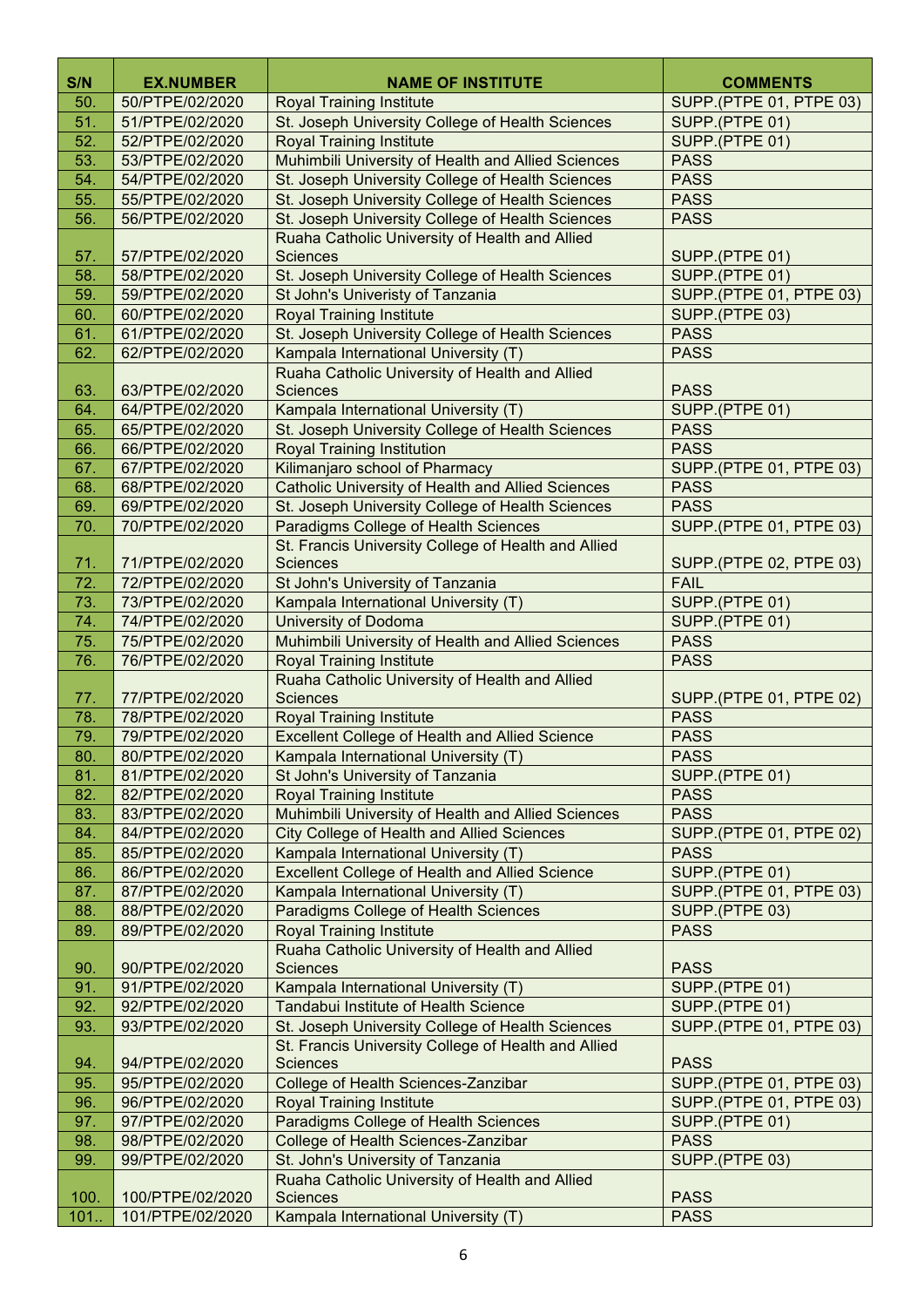| S/N<br>102.  | <b>EX.NUMBER</b><br>102/PTPE/02/2020 | <b>NAME OF INSTITUTE</b>                                                                   | <b>COMMENTS</b><br><b>PASS</b> |
|--------------|--------------------------------------|--------------------------------------------------------------------------------------------|--------------------------------|
| 103.         | 103/PTPE/02/2020                     | Muhimbili University of Health and Allied Sciences<br>Kampala International University (T) | <b>PASS</b>                    |
| 104.         | 104/PTPE/02/2020                     | Paradigms College of Health Sciences                                                       | SUPP.(PTPE 01, PTPE 03)        |
| 105.         | 105/PTPE/02/2020                     | Muhimbili University of Health and Allied Sciences                                         | <b>POSTPONED</b>               |
| 106.         | 106/PTPE/02/2020                     | <b>Royal Training Institute</b>                                                            | SUPP.(PTPE 01)                 |
| 107.         | 107/PTPE/02/2020                     | Muhimbili University of Health and Allied Sciences                                         | <b>PASS</b>                    |
| 108.         | 108/PTPE/02/2020                     | Paradigms College of Health Sciences                                                       | SUPP.(PTPE 01)                 |
| 109.         | 109/PTPE/02/2020                     | <b>University of Dodoma</b>                                                                | SUPP.(PTPE 01)                 |
|              |                                      | Ruaha Catholic University of Health and Allied                                             |                                |
| 110.         | 110/PTPE/02/2020                     | <b>Sciences</b>                                                                            | <b>PASS</b>                    |
| 111.         | 111/PTPE/02/2020                     | Decca College of Health and Allied Sciences                                                | <b>SUPP.(PTPE 01, PTPE 03)</b> |
| 112.         | 112/PTPE/02/2020                     | <b>City College of Health and Allied Sciences</b>                                          | <b>PASS</b>                    |
| 113.         | 113/PTPE/02/2020                     | <b>City College of Health and Allied Sciences</b>                                          | SUPP.(PTPE 03)                 |
|              |                                      | St. Francis University College of Health and Allied                                        |                                |
| 114.         | 114/PTPE/02/2020                     | <b>Sciences</b>                                                                            | SUPP.(PTPE 01)                 |
|              |                                      | St. Francis University College of Health and Allied                                        |                                |
| 115.         | 115/PTPE/02/2020                     | <b>Sciences</b>                                                                            | <b>PASS</b>                    |
| 116.         | 116/PTPE/02/2020                     | <b>Royal Training Institute</b>                                                            | <b>ABS</b>                     |
| 117.         | 117/PTPE/02/2020                     | <b>Royal Training Institute</b>                                                            | SUPP.(PTPE 01)                 |
| 118.         | 118/PTPE/02/2020                     | <b>City College of Health and Allied Sciences</b>                                          | <b>PASS</b>                    |
| 119.         | 119/PTPE/02/2020                     | Paradigms College of Health Sciences                                                       | <b>PASS</b>                    |
| 120.         | 120/PTPE/02/2020                     | St. Joseph University College of Health Sciences                                           | SUPP.(PTPE 01)                 |
| 121.         | 121/PTPE/02/2020                     | <b>Royal Training Institute</b>                                                            | SUPP.(PTPE 01)                 |
| 122.         | 122/PTPE/02/2020                     | Kampala International University (T)                                                       | <b>PASS</b>                    |
| 123.         | 123/PTPE/02/2020                     | Muhimbili University of Health and Allied Sciences                                         | <b>ABS</b>                     |
| 124.         | 124/PTPE/02/2020                     | Paradigms College of Health Sciences                                                       | <b>PASS</b>                    |
|              |                                      | St. Francis University College of Health and Allied                                        |                                |
| 125.<br>126. | 125/PTPE/02/2020<br>126/PTPE/02/2020 | <b>Sciences</b><br>St Joseph College of Health Science                                     | <b>PASS</b><br>SUPP.(PTPE 01)  |
|              |                                      | Ruaha Catholic University of Health and Allied                                             |                                |
| 127.         | 127/PTPE/02/2020                     | <b>Sciences</b>                                                                            | SUPP.(PTPE 01, PTPE 03)        |
| 128.         | 128/PTPE/02/2020                     | Muhimbili University of Health and Allied Sciences                                         | <b>PASS</b>                    |
|              |                                      | St. Francis University College of Health and Allied                                        |                                |
| 129.         | 129/PTPE/02/2020                     | <b>Sciences</b>                                                                            | SUPP.(PTPE 01, PTPE 03)        |
| 130.         | 130/PTPE/02/2020                     | Royal Training Institute                                                                   | SUPP. (PTPE 01, PTPE 03)       |
| 131.         | 131/PTPE/02/2020                     | Kampala International University (T)                                                       | SUPP.(PTPE 01)                 |
| 132.         | 132/PTPE/02/2020                     | Paradigms College of Health Sciences                                                       | <b>FAIL</b>                    |
| 133.         | 133/PTPE/02/2020                     | Kampala International University (T)                                                       | <b>PASS</b>                    |
| 134.         | 134/PTPE/02/2020                     | Muhimbili University of Health and Allied Sciences                                         | <b>PASS</b>                    |
| 135.         | 135/PTPE/02/2020                     | Muhimbili University of Health and Allied Sciences                                         | <b>PASS</b>                    |
|              |                                      | Ruaha Catholic University of Health and Allied                                             |                                |
| 136.         | 136/PTPE/02/2020                     | <b>Sciences</b>                                                                            | <b>FAIL</b>                    |
| 137.         | 137/PTPE/02/2020                     | St. Joseph University College of Health Sciences                                           | <b>PASS</b>                    |
| 138.         | 138/PTPE/02/2020                     | <b>Royal Training Institute</b>                                                            | <b>PASS</b>                    |
| 139.         | 139/PTPE/02/2020                     | St. Joseph University College of Health Sciences                                           | SUPP.(PTPE 01)                 |
| 140.         | 140/PTPE/02/2020                     | <b>Catholic University of Health and Allied Sciences</b>                                   | SUPP.(PTPE 03)                 |
| 141.         | 141/PTPE/02/2020<br>142/PTPE/02/2020 | Paradigms College of Health Sciences<br><b>Royal Training Institute</b>                    | <b>SUPP.(PTPE 01, PTPE 02)</b> |
| 142.<br>143. | 143/PTPE/02/2020                     | Paradigms College of Health Sciences                                                       | SUPP.(PTPE 01)<br><b>PASS</b>  |
| 144.         | 144/PTPE/02/2020                     | Kahama College of Health Science                                                           | <b>PASS</b>                    |
| 145.         | 145/PTPE/02/2020                     | Paradigms College of Health Sciences                                                       | SUPP.(PTPE 01)                 |
|              |                                      | Ruaha Catholic University of Health and Allied                                             |                                |
| 146.         | 146/PTPE/02/2020                     | <b>Sciences</b>                                                                            | SUPP.(PTPE 01, PTPE 03)        |
| 147.         | 147/PTPE/02/2020                     | University of Dodoma                                                                       | SUPP .(PTPE 01)                |
| 148.         | 148/PTPE/02/2020                     | St. Joseph University College of Health Sciences                                           | SUPP .(PTPE 03)                |
|              |                                      | Ruaha Catholic University of Health and Allied                                             |                                |
| 149.         | 149/PTPE/02/2020                     | <b>Sciences</b>                                                                            | <b>FAIL</b>                    |
|              |                                      | St. Francis University College of Health and Allied                                        |                                |
| 150.         | 150/PTPE/02/2020                     | <b>Sciences</b>                                                                            | <b>PASS</b>                    |
| 151.         | 151/PTPE/02/2020                     | Kilimanjaro school of Pharmacy                                                             | <b>PASS</b>                    |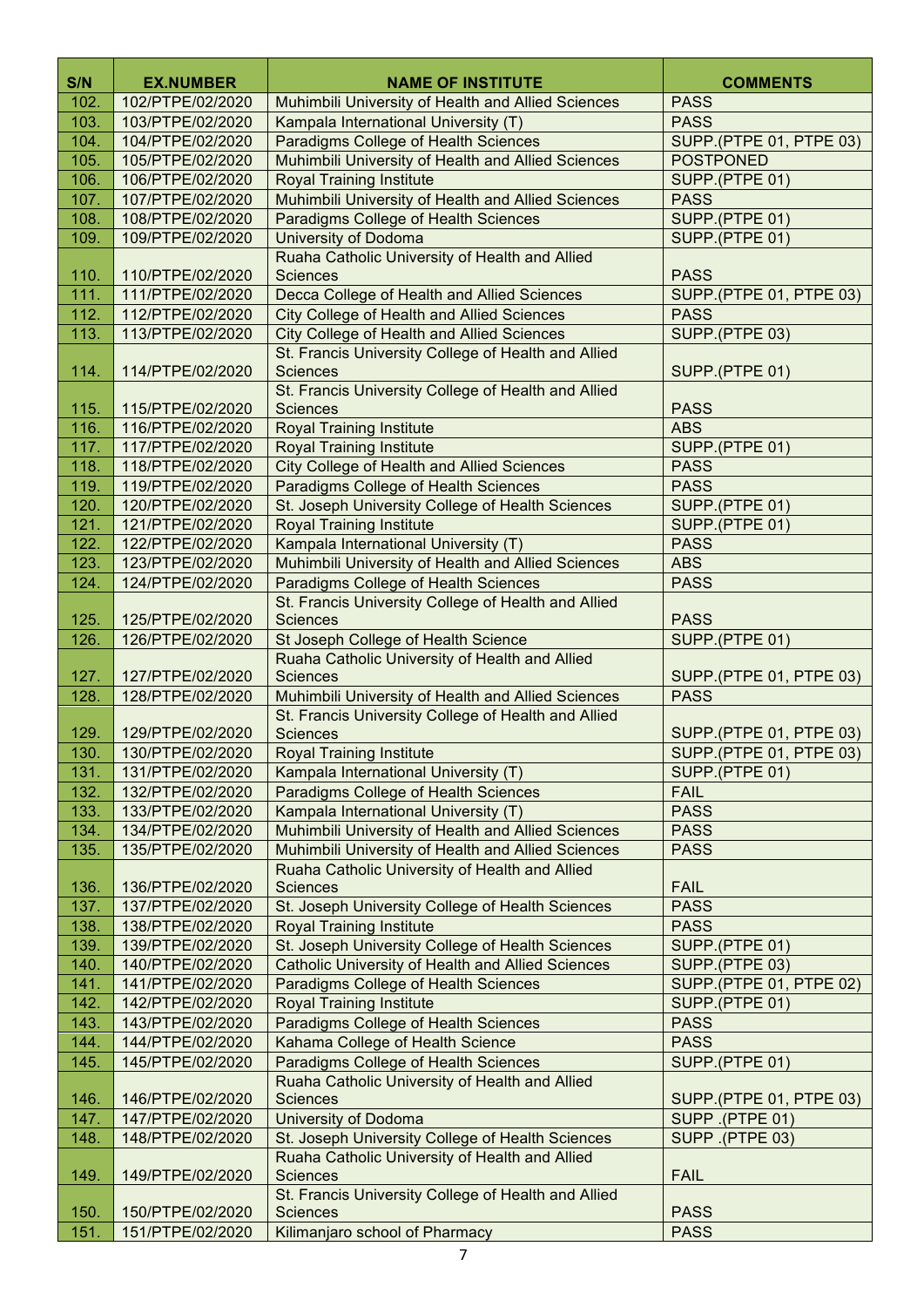| S/N          | <b>EX.NUMBER</b>                     | <b>NAME OF INSTITUTE</b>                                                                 | <b>COMMENTS</b>                 |
|--------------|--------------------------------------|------------------------------------------------------------------------------------------|---------------------------------|
| 152.         | 152/PTPE/02/2020                     | <b>City College of Health and Allied Sciences</b>                                        | SUPP.(PTPE 01)                  |
| 153.         | 153/PTPE/02/2020                     | Kampala International University (T)                                                     | SUPP .(PTPE 01)                 |
| 154.         | 154/PTPE/02/2020                     | St. Joseph University College of Health Sciences                                         | <b>SUPP.</b> (PTPE 01, PTPE 02) |
| 155.         | 155/PTPE/02/2020                     | <b>City College of Health and Allied Sciences</b>                                        | SUPP.(PTPE 03)                  |
| 156.         | 156/PTPE/02/2020                     | <b>City College of Health and Allied Sciences</b>                                        | SUPP.(PTPE 01, PTPE 03)         |
|              |                                      | Ruaha Catholic University of Health and Allied                                           |                                 |
| 157.         | 157/PTPE/02/2020                     | <b>Sciences</b>                                                                          | <b>PASS</b>                     |
| 158.         | 158/PTPE/02/2020                     | <b>Paradigms College of Health Sciences</b>                                              | SUPP.(PTPE 01)                  |
| 159.         | 159/PTPE/02/2020                     | Muhimbili University of Health and Allied Sciences                                       | SUPP.(PTPE 01)                  |
| 160.         | 160/PTPE/02/2020                     | St. Joseph University College of Health Sciences                                         | <b>PASS</b>                     |
|              |                                      | Muhimbili University of Health and Allied Health                                         |                                 |
| 161.         | 161/PTPE/02/2020                     | <b>Sciences</b>                                                                          | SUPP.(PTPE 01)                  |
| 162.         | 162/PTPE/02/2020                     | <b>University of Dodoma</b>                                                              | SUPP.(PTPE 01)                  |
| 163.         | 163/PTPE/02/2020                     | Muhimbili University of Health and Allied Sciences                                       | <b>SUPP.(PTPE 01, PTPE 02)</b>  |
| 164.         | 164/PTPE/02/2020                     | <b>City College of Health and Allied Sciences</b>                                        | <b>PASS</b>                     |
|              | 165/PTPE/02/2020                     | St. Francis University College of Health and Allied                                      |                                 |
| 165.         | 166/PTPE/02/2020                     | <b>Sciences</b><br>St John's University of Tanzania                                      | <b>PASS</b><br><b>PASS</b>      |
| 166.<br>167. | 167/PTPE/02/2020                     | Kampala International University (T)                                                     | SUPP .(PTPE 01)                 |
| 168.         | 168/PTPE/02/2020                     | Muhimbili University of Health and Allied Sciences                                       | <b>PASS</b>                     |
|              |                                      | Ruaha Catholic University of Health and Allied                                           |                                 |
| 169.         | 169/PTPE/02/2020                     | <b>Sciences</b>                                                                          | <b>PASS</b>                     |
| 170.         | 170/PTPE/02/2020                     | <b>Royal Training Institute</b>                                                          | SUPP.(PTPE 01, PTPE 03)         |
| 171.         | 171/PTPE/02/2020                     | Paradigms College of Health Sciences                                                     | SUPP .(PTPE 03)                 |
| 172.         | 172/PTPE/02/2020                     | Paradigms College of Health Sciences                                                     | <b>FAIL</b>                     |
| 173.         | 173/PTPE/02/2020                     | Kahama College of Health Sciences                                                        | SUPP.(PTPE 01, PTPE 03)         |
| 174.         | 174/PTPE/02/2020                     | <b>Royal Training Institute</b>                                                          | SUPP.(PTPE 01, PTPE 03)         |
| 175.         | 175/PTPE/02/2020                     | <b>Royal Training Institute</b>                                                          | SUPP.(PTPE 01)                  |
| 176.         | 176/PTPE/02/2020                     | <b>City College of Health and Allied Sciences</b>                                        | SUPP.(PTPE 01, PTPE 03)         |
|              |                                      | Ruaha Catholic University of Health and Allied                                           |                                 |
| 177.         | 177/PTPE/02/2020                     | <b>Sciences</b>                                                                          | SUPP.(PTPE 03)                  |
| 178.         | 178/PTPE/02/2020                     | St. Joseph University College of Health Sciences                                         | SUPP.(PTPE 01)                  |
|              |                                      | St. Francis University College of Health and Allied                                      |                                 |
| 179.         | 179/PTPE/02/2020                     | <b>Sciences</b>                                                                          | <b>PASS</b>                     |
| 180.         | 180/PTPE/02/2020                     | St. Joseph University College of Health Sciences                                         | <b>PASS</b>                     |
| 181.         | 181/PTPE/02/2020                     | Kampala International University (T)                                                     | SUPP.(PTPE 01, PTPE 03)         |
| 182.<br>183. | 182/PTPE/02/2020                     | St. Joseph University College of Health Sciences<br>Kampala International University (T) | <b>PASS</b><br>SUPP.(PTPE 01)   |
| 184.         | 183/PTPE/02/2020<br>184/PTPE/02/2020 | St. Joseph University College of Health Sciences                                         | <b>PASS</b>                     |
| 185.         | 185/PTPE/02/2020                     | Spring Institute of Business and Sciences                                                | SUPP.(PTPE 01, PTPE 03)         |
| 186.         | 186/PTPE/02/2020                     | Paradigms College of Health Sciences                                                     | SUPP.(PTPE 01, PTPE 03)         |
| 187.         | 187/PTPE/02/2020                     | Kilimanjaro School of Pharmacy                                                           | <b>PASS</b>                     |
| 188.         | 188/PTPE/02/2020                     | <b>City College of Health and Allied Sciences</b>                                        | SUPP.(PTPE 03)                  |
|              |                                      | St. Francis University College of Health and Allied                                      |                                 |
| 189.         | 189/PTPE/02/2020                     | <b>Sciences</b>                                                                          | <b>PASS</b>                     |
| 190.         | 190/PTPE/02/2020                     | <b>Royal Training Institute</b>                                                          | <b>FAIL</b>                     |
| 191.         | 191/PTPE/02/2020                     | Muhimbili University of Health and Allied Sciences                                       | SUPP.(PTPE 03)                  |
| 192.         | 192/PTPE/02/2020                     | University of Dodoma                                                                     | SUPP.(PTPE 01)                  |
| 193.         | 193/PTPE/02/2020                     | Paradigms College of Health Sciences                                                     | SUPP.(PTPE 01)                  |
|              |                                      | Ruaha Catholic University of Health and Allied                                           |                                 |
| 194.         | 194/PTPE/02/2020                     | <b>Sciences</b>                                                                          | <b>PASS</b>                     |
| 195.         | 195/PTPE/02/2020                     | Paradigms College of Health Sciences                                                     | SUPP.(PTPE 01, PTPE 03)         |
| 196.         | 196/PTPE/02/2020                     | <b>Royal Training Institute</b>                                                          | SUPP.(PTPE 01)                  |
| 197.         | 197/PTPE/02/2020                     | Paradigms College of Health Sciences                                                     | SUPP.(PTPE 02, PTPE 03)         |
| 198.         | 198/PTPE/02/2020                     | St. Joseph University College of Health Sciences                                         | <b>PASS</b>                     |
| 199.         | 199/PTPE/02/2020                     | St. Joseph University College of Health Sciences                                         | SUPP.(PTPE 01)                  |
| 200.         | 200/PTPE/02/2020                     | Kampala International University (T)                                                     | SUPP.(PTPE 01)                  |
| 201.         | 201/PTPE/02/2020                     | Paradigms College of Health Sciences                                                     | <b>PASS</b>                     |
| 202.         | 202/PTPE/02/2020                     | Paradigms College of Health Sciences                                                     | SUPP.(PTPE 01)                  |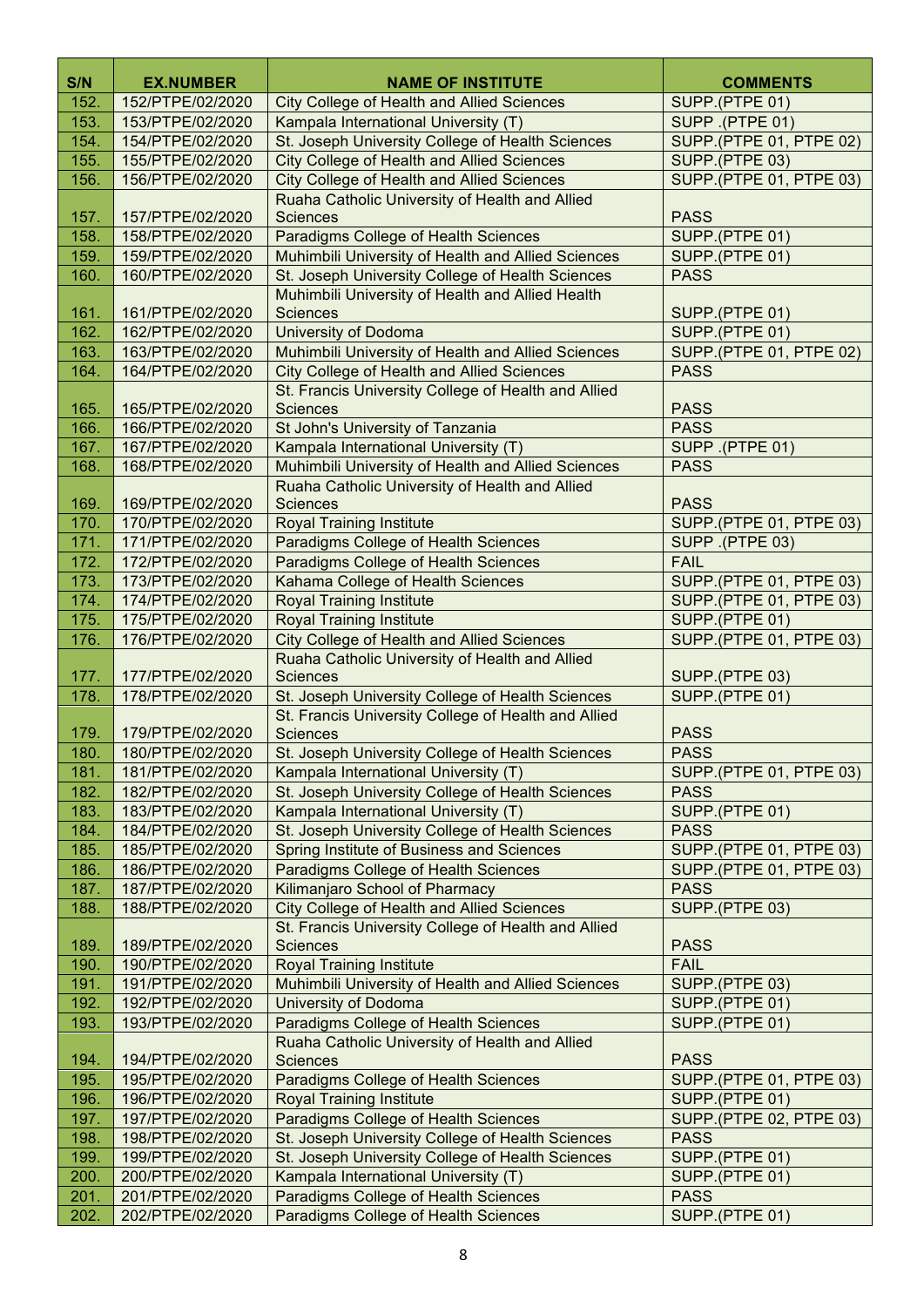| S/N          | <b>EX.NUMBER</b>                     | <b>NAME OF INSTITUTE</b>                                                                                     | <b>COMMENTS</b>                |
|--------------|--------------------------------------|--------------------------------------------------------------------------------------------------------------|--------------------------------|
| 203.         | 203/PTPE/02/2020                     | Paradigms College of Health Sciences                                                                         | SUPP.(PTPE 01)                 |
| 204.         | 204/PTPE/02/2020                     | St. Joseph University College of Health Sciences                                                             | SUPP.(PTPE 01)                 |
| 205.         | 205/PTPE/02/2020                     | <b>University of Dodoma</b>                                                                                  | <b>PASS</b>                    |
| 206.         | 206/PTPE/02/2020                     | Dodoma University                                                                                            | <b>PASS</b>                    |
|              |                                      | Ruaha Catholic University of Health and Allied                                                               |                                |
| 207.         | 207/PTPE/02/2020                     | <b>Sciences</b>                                                                                              | <b>FAIL</b>                    |
| 208.         | 208/PTPE/02/2020                     | <b>Royal Training Institute</b>                                                                              | <b>FAIL</b>                    |
|              |                                      | Ruaha Catholic University of Health and Allied                                                               |                                |
| 209.         | 209/PTPE/02/2020                     | <b>Sciences</b>                                                                                              | SUPP.(PTPE 01)                 |
| 210.         | 210/PTPE/02/2020                     | St. Joseph University College of Health Sciences                                                             | SUPP.(PTPE 01)                 |
| 211.         | 211/PTPE/02/2020                     | Paradigms College of Health Sciences                                                                         | <b>FAIL</b>                    |
| 212.         | 212/PTPE/02/2020                     | <b>Catholic University of Health and Allied Sciences</b>                                                     | SUPP.(PTPE 01)                 |
| 213.         | 213/PTPE/02/2020                     | St. Joseph University College of Health Sciences                                                             | <b>PASS</b>                    |
| 214.         | 214/PTPE/02/2020                     | St John's University of Tanzania                                                                             | <b>PASS</b>                    |
| 215.         | 215/PTPE/02/2020                     | Kampala International University (T)                                                                         | <b>PASS</b>                    |
| 216.         | 216/PTPE/02/2020                     | <b>Royal Training Institute</b>                                                                              | <b>FAIL</b>                    |
| 217.         | 217/PTPE/02/2020                     | <b>University of Dodoma</b>                                                                                  | <b>PASS</b>                    |
| 218.         | 218/PTPE/02/2020                     | St. Joseph University College of Health Sciences                                                             | <b>PASS</b>                    |
|              |                                      | Ruaha Catholic University of Health and Allied                                                               |                                |
| 219.         | 219/PTPE/02/2020                     | <b>Sciences</b>                                                                                              | <b>PASS</b>                    |
| 220.         | 220/PTPE/02/2020                     | <b>Royal Training Institute</b>                                                                              | <b>FAIL</b>                    |
|              |                                      | St. Francis University College of Health and Allied                                                          |                                |
| 221.         | 221/PTPE/02/2020                     | <b>Sciences</b>                                                                                              | <b>PASS</b>                    |
| 222.         | 222/PTPE/02/2020                     | St. Joseph University College of Health Sciences                                                             | SUPP.(PTPE 01)                 |
| 223.         | 223/PTPE/02/2020                     | <b>Excellent College of Health and Allied Science</b><br>St. Francis University College of Health and Allied | <b>PASS</b>                    |
| 224.         | 224/PTPE/02/2020                     | <b>Sciences</b>                                                                                              | SUPP.(PTPE 03)                 |
| 225.         | 225/PTPE/02/2020                     | Kampala International University (T)                                                                         | <b>PASS</b>                    |
| 226.         | 226/PTPE/02/2020                     | Muhimbili University of Health and Allied Sciences                                                           | <b>PASS</b>                    |
| 227.         | 227/PTPE/02/2020                     | <b>University of Dodoma</b>                                                                                  | SUPP.(PTPE 01)                 |
|              |                                      | Ruaha Catholic University of Health and Allied                                                               |                                |
| 228.         | 228/PTPE/02/2020                     | <b>Sciences</b>                                                                                              | SUPP.(PTPE 01, PTPE 03)        |
| 229.         | 229/PTPE/02/2020                     | Kampala International University (T)                                                                         | <b>PASS</b>                    |
|              |                                      | St. Francis University College of Health and Allied                                                          |                                |
| 230.         | 230/PTPE/02/2020                     | <b>Sciences</b>                                                                                              | <b>PASS</b>                    |
| 231.         | 231/PTPE/02/2020                     | Paradigms College of Health Sciences                                                                         | <b>FAIL</b>                    |
| 232.         | 232/PTPE/02/2020                     | Kampala International University (T)                                                                         | <b>PASS</b>                    |
| 233          | 233/PTPE/02/2020                     | <b>St Francis University</b>                                                                                 | <b>PASS</b>                    |
| 234.         | 234/PTPE/02/2020                     | <b>Royal Training Institute</b>                                                                              | SUPP.(PTPE 01)                 |
| 235.<br>236. | 235/PTPE/02/2020<br>236/PTPE/02/2020 | <b>Royal Training Institute</b><br><b>Royal Training Institute</b>                                           | <b>PASS</b><br><b>PASS</b>     |
| 237.         | 237/PTPE/02/2020                     | Kampala International University (T)                                                                         | <b>PASS</b>                    |
| 238.         | 238/PTPE/02/2020                     | St. Joseph University College of Health Sciences                                                             | SUPP.(PTPE 01, PTPE 03)        |
| 239.         | 239/PTPE/02/2020                     | Paradigms College of Health Sciences                                                                         | SUPP.(PTPE 03)                 |
|              |                                      | St. Francis University College of Health and Allied                                                          |                                |
| 240.         | 240/PTPE/02/2020                     | <b>Sciences</b>                                                                                              | <b>PASS</b>                    |
|              |                                      | Ruaha Catholic University of Health and Allied                                                               |                                |
| 241.         | 241/PTPE/02/2020                     | <b>Sciences</b>                                                                                              | SUPP.(PTPE 01)                 |
|              |                                      | Ruaha Catholic University of Health and Allied                                                               |                                |
| 242.         | 242/PTPE/02/2020                     | <b>Sciences</b>                                                                                              | <b>PASS</b>                    |
| 243.         | 243/PTPE/02/2020                     | St. Joseph University College of Health Sciences                                                             | <b>PASS</b>                    |
|              |                                      | Ruaha Catholic University of Health and Allied                                                               |                                |
| 244.         | 244/PTPE/02/2020                     | <b>Sciences</b>                                                                                              | SUPP.(PTPE 01)                 |
| 245.         | 245/PTPE/02/2020                     | St. Francis University College of Health and Allied<br><b>Sciences</b>                                       | SUPP.(PTPE 01)                 |
|              |                                      | St. Francis University College of Health and Allied                                                          |                                |
| 246.         | 246/PTPE/02/2020                     | <b>Sciences</b>                                                                                              | <b>PASS</b>                    |
| 247.         | 247/PTPE/02/2020                     | Kampala International University (T)                                                                         | <b>PASS</b>                    |
| 248.         | 248/PTPE/02/2020                     | Paradigms College of Health Sciences                                                                         | SUPP.(PTPE 01)                 |
| 249.         | 249/PTPE/02/2020                     | Kahama College of Health Sciences                                                                            | <b>SUPP.(PTPE 01, PTPE 03)</b> |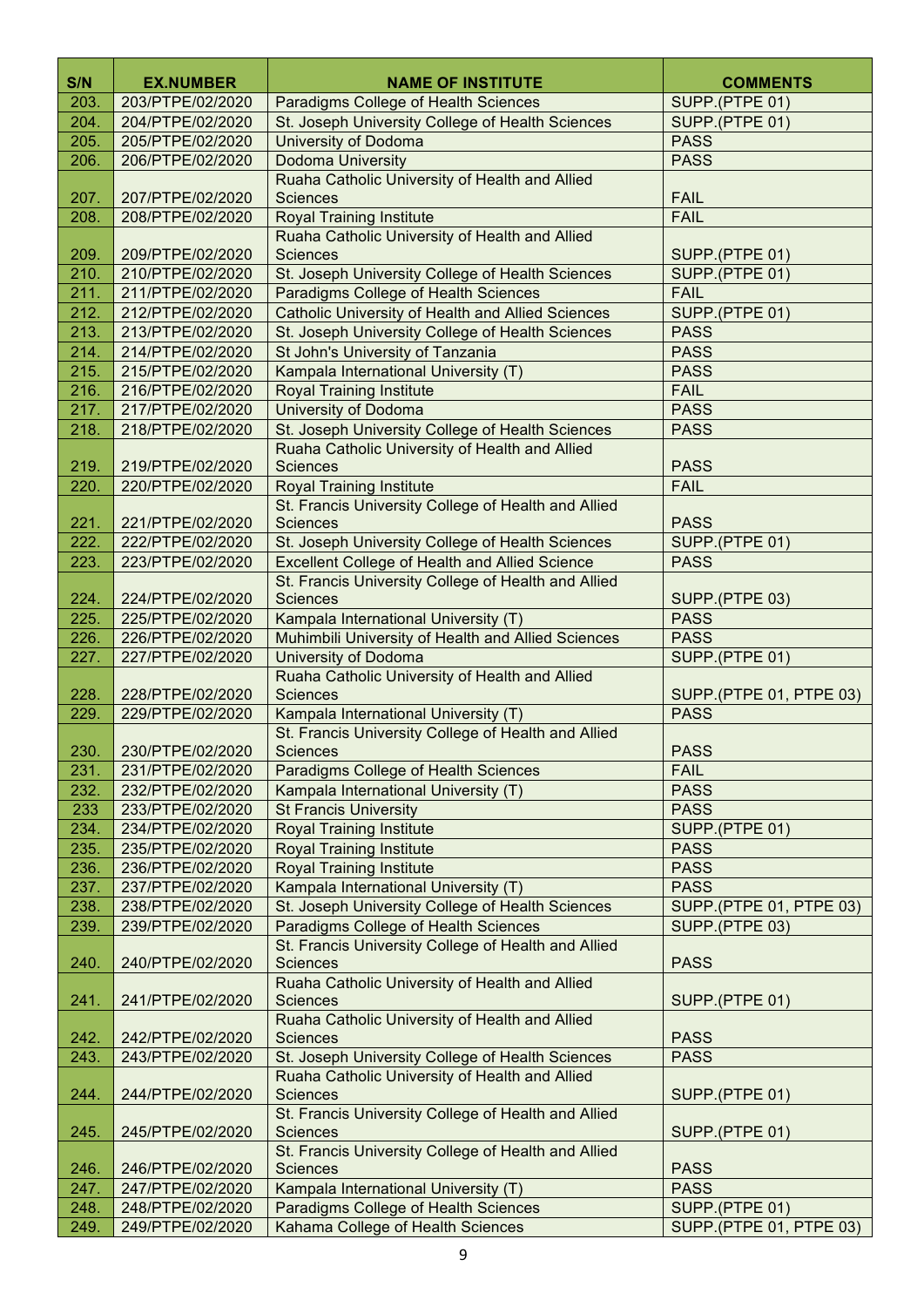| S/N          | <b>EX.NUMBER</b> | <b>NAME OF INSTITUTE</b>                                                                                         | <b>COMMENTS</b>                                  |
|--------------|------------------|------------------------------------------------------------------------------------------------------------------|--------------------------------------------------|
| 250.         | 250/PTPE/02/2020 | University of Dodoma                                                                                             | SUPP.(PTPE 01)                                   |
| 251.         | 251/PTPE/02/2020 | Muhimbili University of Health and Allied Sciences                                                               | <b>PASS</b>                                      |
| 252.         | 252/PTPE/02/2020 | Kampala International University (T)                                                                             | <b>PASS</b>                                      |
| 253.         | 253/PTPE/02/2020 | <b>City College of Health and Allied Sciences</b>                                                                | SUPP.(PTPE 01, PTPE 03)                          |
| 254.         | 254/PTPE/02/2020 | Kahama College of Health Science                                                                                 | <b>PASS</b>                                      |
|              |                  | Ruaha Catholic University of Health and Allied                                                                   |                                                  |
| 255.         | 255/PTPE/02/2020 | <b>Sciences</b>                                                                                                  | SUPP.(PTPE 01)                                   |
| 256.         | 256/PTPE/02/2020 | St. Joseph University College of Health Sciences                                                                 | SUPP.(PTPE 01)                                   |
| 257.         | 257/PTPE/02/2020 | Paradigms College of Health Sciences                                                                             | <b>SUPP.</b> (PTPE 01, PTPE 03)                  |
|              |                  | Ruaha Catholic University of Health and Allied                                                                   |                                                  |
| 258.         | 258/PTPE/02/2020 | <b>Sciences</b>                                                                                                  | <b>PASS</b>                                      |
| 259.         | 259/PTPE/02/2020 | Muhimbili University of Health and Allied Sciences                                                               | SUPP.(PTPE 03)                                   |
| 260.         | 260/PTPE/02/2020 | Decca College of Health and Allied Sciences                                                                      | <b>SUPP.(PTPE 01, PTPE 03)</b>                   |
|              |                  | St. Francis University College of Health and Allied                                                              |                                                  |
| 261.         | 261/PTPE/02/2020 | <b>Sciences</b>                                                                                                  | SUPP.(PTPE 03)                                   |
| 262.         | 262/PTPE/02/2020 | Tandabui Institute of Health Sciences and Technology                                                             | SUPP.(PTPE 01)                                   |
| 263.         | 263/PTPE/02/2020 | Tandabui Institute of Health Sciences and Technology                                                             | SUPP.(PTPE 01, PTPE 03)                          |
| 264.         | 264/PTPE/02/2020 | Tandabui Institute of Health Sciences and Technology                                                             | SUPP.(PTPE 01)                                   |
| 265.         | 265/PTPE/02/2020 | <b>Catholic University of Health and Allied Sciences</b>                                                         | SUPP.(PTPE 02)                                   |
| 266.         | 266/PTPE/02/2020 | <b>Catholic University of Health and Allied Sciences</b>                                                         | <b>PASS</b>                                      |
| 267.         | 267/PTPE/02/2020 | <b>Catholic University of Health and Allied Sciences</b>                                                         | <b>PASS</b>                                      |
|              |                  | Ruaha Catholic University of Health and Allied                                                                   |                                                  |
| 268.         | 268/PTPE/02/2020 | <b>Sciences</b>                                                                                                  | SUPP.(PTPE 01)                                   |
| 269.         | 269/PTPE/02/2020 | Tandabui Institute of Health Sciences and Technology                                                             | <b>PASS</b>                                      |
| 270.         | 270/PTPE/02/2020 | St. John's University of Tanzania of Tanzania                                                                    | SUPP.(PTPE 01)                                   |
| 271.         | 271/PTPE/02/2020 | Tandabui Institute of Health Sciences and Technology                                                             | SUPP.(PTPE 01)                                   |
| 272.         | 272/PTPE/02/2020 | Kilimanjaro School of Pharmacy                                                                                   | <b>PASS</b>                                      |
| 273.         | 273/PTPE/02/2020 | The University of Dodoma                                                                                         | <b>PASS</b>                                      |
| 274.         | 274/PTPE/02/2020 | Tandabui Institute of Health Sciences and Technology                                                             | <b>SUPP.(PTPE 01, PTPE 03)</b>                   |
| 275.         | 275/PTPE/02/2020 | <b>Catholic University of Health and Allied Sciences</b>                                                         | SUPP.(PTPE 01)                                   |
|              | 276/PTPE/02/2020 | Ruaha Catholic University of Health and Allied<br><b>Sciences</b>                                                |                                                  |
| 276.<br>277. | 277/PTPE/02/2020 |                                                                                                                  | SUPP.(PTPE 01)<br><b>SUPP.(PTPE 01, PTPE 02)</b> |
| 278.         | 278/PTPE/02/2020 | <b>Catholic University of Health and Allied Sciences</b><br>Tandabui Institute of Health Sciences and Technology | <b>PASS</b>                                      |
|              |                  | Ruaha Catholic University of Health and Allied                                                                   |                                                  |
| 279.         | 279/PTPE/02/2020 | <b>Sciences</b>                                                                                                  | <b>PASS</b>                                      |
|              |                  | St. Francis University College of Health and Allied                                                              |                                                  |
| 280.         | 280/PTPE/02/2020 | <b>Sciences</b>                                                                                                  | SUPP.(PTPE 03)                                   |
| 281.         | 281/PTPE/02/2020 | <b>Catholic University of Health and Allied Sciences</b>                                                         | <b>FAIL</b>                                      |
| 282.         | 282/PTPE/02/2020 | <b>Catholic University of Health and Allied Sciences</b>                                                         | <b>PASS</b>                                      |
|              |                  | Ruaha Catholic University of Health and Allied                                                                   |                                                  |
| 283.         | 283/PTPE/02/2020 | <b>Sciences</b>                                                                                                  | SUPP.(PTPE 01)                                   |
| 284.         | 284/PTPE/02/2020 | The University of Dodoma                                                                                         | <b>SUPP.(PTPE 01, PTPE 03)</b>                   |
| 285          | 285/PTPE/02/2020 | <b>Catholic University of Health and Allied Sciences</b>                                                         | <b>SUPP.(PTPE 01, PTPE 02)</b>                   |
| 286.         | 286/PTPE/02/2020 | Paradigm College Of Health and Allied Sciences                                                                   | <b>PASS</b>                                      |
| 287.         | 287/PTPE/02/2020 | <b>Catholic University of Health and Allied Sciences</b>                                                         | SUPP.(PTPE 01)                                   |
| 288.         | 288/PTPE/02/2020 | Tandabui Institute of Health Sciences and Technology                                                             | <b>PASS</b>                                      |
| 289.         | 289/PTPE/02/2020 | Kilimanjaro School of Pharmacy                                                                                   | SUPP.(PTPE 01)                                   |
| 290.         | 290/PTPE/02/2020 | <b>Catholic University of Health and Allied Sciences</b>                                                         | <b>SUPP.(PTPE 01, PTPE 03)</b>                   |
| 291.         | 291/PTPE/02/2020 | Tandabui Institute of Health Sciences and Technology                                                             | <b>PASS</b>                                      |
| 292.         | 292/PTPE/02/2020 | Tandabui Institute of Health Sciences and Technology                                                             | SUPP.(PTPE 01)                                   |
| 293.         | 293/PTPE/02/2020 | Tandabui Institute of Health Sciences and Technology                                                             | <b>PASS</b>                                      |
| 294.         | 294/PTPE/02/2020 | Paradigms College of Health Sciences                                                                             | <b>PASS</b>                                      |
| 295.         | 295/PTPE/02/2020 | <b>Catholic University of Health and Allied Sciences</b>                                                         | SUPP.(PTPE 01)                                   |
| 296.         | 296/PTPE/02/2020 | <b>Catholic University of Health and Allied Sciences</b>                                                         | <b>PASS</b>                                      |
| 297.         | 297/PTPE/02/2020 | <b>Catholic University of Health and Allied Sciences</b>                                                         | SUPP.(PTPE 01)                                   |
| 298.         | 298/PTPE/02/2020 | Tandabui Institute of Health Sciences and Technology                                                             | SUPP.(PTPE 02)                                   |
|              |                  | Ruaha Catholic University of Health and Allied                                                                   |                                                  |
| 299.         | 299/PTPE/02/2020 | <b>Sciences</b>                                                                                                  | <b>PASS</b>                                      |
| 300.         | 300/PTPE/02/2020 | City College of Health and Allied science                                                                        | SUPP.(PTPE 02)                                   |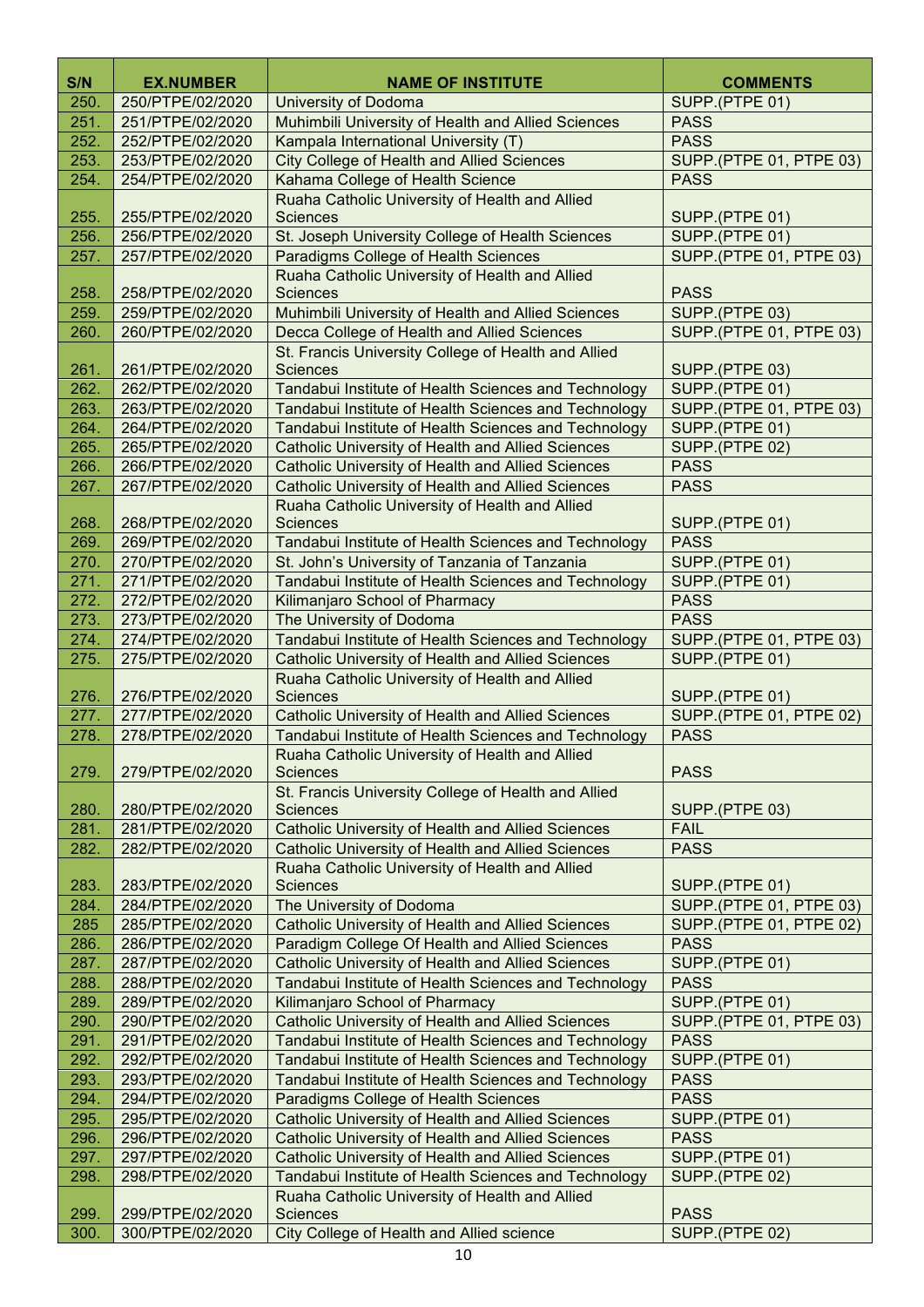| S/N  | <b>EX.NUMBER</b> | <b>NAME OF INSTITUTE</b>                                                                                        | <b>COMMENTS</b>         |
|------|------------------|-----------------------------------------------------------------------------------------------------------------|-------------------------|
|      |                  | Ruaha Catholic University of Health and Allied                                                                  |                         |
| 301. | 301/PTPE/02/2020 | <b>Sciences</b>                                                                                                 | SUPP.(PTPE 01)          |
| 302. | 302/PTPE/02/2020 | University of Dodoma                                                                                            | SUPP.(PTPE 02)          |
| 303. | 303/PTPE/02/2020 | <b>Catholic University of Health and Allied Sciences</b>                                                        | SUPP.(PTPE 01)          |
| 304. | 304/PTPE/02/2020 | Kilimanjaro School of Pharmacy                                                                                  | <b>PASS</b>             |
| 305. | 305/PTPE/02/2020 | Tandabui Institute of Health Sciences and Technology                                                            | <b>PASS</b>             |
| 306. | 306/PTPE/02/2020 | <b>Catholic University of Health and Allied Sciences</b>                                                        | SUPP.(PTPE 03)          |
| 307. | 307/PTPE/02/2020 | Tandabui Institute of Health Sciences and Technology<br>Ruaha Catholic University of Health and Allied          | SUPP.(PTPE 01)          |
| 308. | 308/PTPE/02/2020 | <b>Sciences</b>                                                                                                 | SUPP.(PTPE 01)          |
| 309. | 309/PTPE/02/2020 | <b>Catholic University of Health and Allied Sciences</b>                                                        | <b>PASS</b>             |
| 310. | 310/PTPE/02/2020 | <b>Catholic University of Health and Allied Sciences</b>                                                        | SUPP.(PTPE 01)          |
| 311. | 311/PTPE/02/2020 | Kilimanjaro School of Pharmacy                                                                                  | <b>PASS</b>             |
| 312. | 312/PTPE/02/2020 | <b>Catholic University of Health and Allied Sciences</b>                                                        | <b>FAIL</b>             |
|      |                  | St. Francis University College of Health and Allied                                                             |                         |
| 313. | 313/PTPE/02/2020 | <b>Sciences</b>                                                                                                 | <b>PASS</b>             |
| 314. | 314/PTPE/02/2020 | <b>Catholic University of Health and Allied Sciences</b>                                                        | SUPP.(PTPE 01)          |
| 315. | 315/PTPE/02/2020 | <b>Catholic University of Health and Allied Sciences</b>                                                        | <b>PASS</b>             |
| 316. | 316/PTPE/02/2020 | Tandabui Institute of Health Sciences and Technology                                                            | <b>PASS</b>             |
|      |                  | Decca College of Health and Allied Sciences -                                                                   |                         |
| 317. | 317/PTPE/02/2020 | Dodoma                                                                                                          | SUPP.(PTPE 01)          |
| 318. | 318/PTPE/02/2020 | <b>Catholic University of Health and Allied Sciences</b>                                                        | SUPP.(PTPE 01)          |
| 319  | 319/PTPE/02/2020 | University of Dodoma                                                                                            | SUPP.(PTPE 01)          |
| 320. | 320/PTPE/02/2020 | <b>Catholic University of Health and Allied Sciences</b>                                                        | SUPP.(PTPE 01)          |
| 321. | 321/PTPE/02/2020 | <b>Catholic University of Health and Allied Sciences</b><br>St. Francis University College of Health and Allied | <b>PASS</b>             |
| 322. | 322/PTPE/02/2020 | <b>Sciences</b>                                                                                                 | <b>PASS</b>             |
| 323. | 323/PTPE/02/2020 | Tandabui Institute of Health Sciences and Technology                                                            | SUPP.(PTPE 01)          |
|      |                  | Ruaha Catholic University of Health and Allied                                                                  |                         |
| 324. | 324/PTPE/02/2020 | <b>Sciences</b>                                                                                                 | SUPP.(PTPE 01, PTPE 02) |
| 325. | 325/PTPE/02/2020 | <b>Catholic University of Health and Allied Sciences</b>                                                        | <b>PASS</b>             |
| 326. | 326/PTPE/02/2020 | <b>Catholic University of Health and Allied Sciences</b>                                                        | <b>PASS</b>             |
| 327. | 327/PTPE/02/2020 | The University of Dodoma                                                                                        | <b>PASS</b>             |
| 328. | 328/PTPE/02/2020 | Tandabui Institute of Health Sciences and Technology                                                            | <b>FAIL</b>             |
| 329. | 329/PTPE/02/2020 | City College of Health and Allied science                                                                       | SUPP.(PTPE 01)          |
| 330. | 330/PTPE/02/2020 | <b>Catholic University of Health and Allied Sciences</b>                                                        | SUPP.(PTPE 01)          |
|      |                  | St. Francis University College of Health and Allied                                                             |                         |
| 331. | 331/PTPE/02/2020 | <b>Sciences</b>                                                                                                 | SUPP.(PTPE 01)          |
| 332. | 332/PTPE/02/2020 | Ruaha Catholic University of Health and Allied<br><b>Sciences</b>                                               | <b>PASS</b>             |
| 333. | 333/PTPE/02/2020 | <b>Catholic University of Health and Allied Sciences</b>                                                        | SUPP.(PTPE 01)          |
|      |                  | Ruaha Catholic University of Health and Allied                                                                  |                         |
| 334. | 334/PTPE/02/2020 | <b>Sciences</b>                                                                                                 | <b>PASS</b>             |
| 335. | 335/PTPE/02/2020 | <b>Catholic University of Health and Allied Sciences</b>                                                        | <b>PASS</b>             |
| 336. | 336/PTPE/02/2020 | <b>Catholic University of Health and Allied Sciences</b>                                                        | SUPP.(PTPE 01)          |
| 337. | 337/PTPE/02/2020 | <b>Catholic University of Health and Allied Sciences</b>                                                        | <b>FAIL</b>             |
| 338. | 338/PTPE/02/2020 | <b>Catholic University of Health and Allied Sciences</b>                                                        | <b>PASS</b>             |
|      |                  | St. Francis University College of Health and Allied                                                             |                         |
| 339. | 339/PTPE/02/2020 | <b>Sciences</b>                                                                                                 | <b>PASS</b>             |
| 340. | 340/PTPE/02/2020 | <b>Catholic University of Health and Allied Sciences</b>                                                        | <b>PASS</b>             |
| 341. | 341/PTPE/02/2020 | <b>Catholic University of Health and Allied Sciences</b>                                                        | <b>FAIL</b>             |
| 342. | 342/PTPE/02/2020 | <b>Catholic University of Health and Allied Sciences</b>                                                        | SUPP.(PTPE 01)          |
| 343. | 343/PTPE/02/2020 | The University of Dodoma                                                                                        | <b>PASS</b>             |
| 344. | 344/PTPE/02/2020 | <b>Catholic University of Health and Allied Sciences</b>                                                        | SUPP.(PTPE 02)          |
| 345. | 345/PTPE/02/2020 | Ruaha Catholic University of Health and Allied<br><b>Sciences</b>                                               | SUPP.(PTPE 01)          |
|      |                  | St. Francis University College of Health and Allied                                                             |                         |
| 346. | 346/PTPE/02/2020 | <b>Sciences</b>                                                                                                 | <b>PASS</b>             |
|      |                  | St. Francis University College of Health and Allied                                                             |                         |
| 347. | 347/PTPE/02/2020 | <b>Sciences</b>                                                                                                 | <b>PASS</b>             |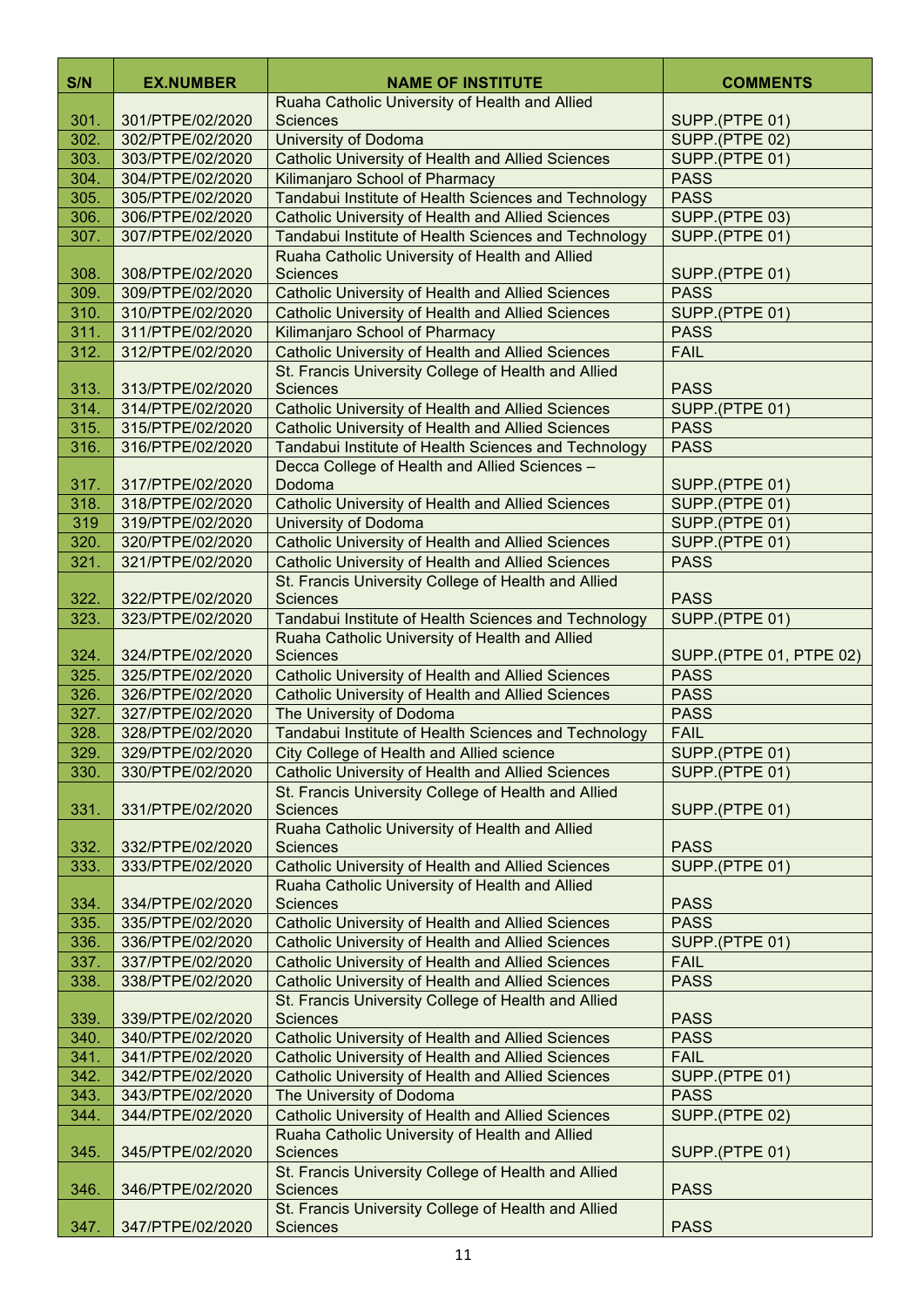| S/N          | <b>EX.NUMBER</b>                     | <b>NAME OF INSTITUTE</b>                                                                   | <b>COMMENTS</b>                        |
|--------------|--------------------------------------|--------------------------------------------------------------------------------------------|----------------------------------------|
|              |                                      | Ruaha Catholic University of Health and Allied                                             |                                        |
| 348.         | 348/PTPE/02/2020                     | <b>Sciences</b>                                                                            | <b>PASS</b>                            |
| 349.         | 349/PTPE/02/2020                     | <b>Catholic University of Health and Allied Sciences</b>                                   | <b>SUPP.(PTPE 01, PTPE 03)</b>         |
| 350.         | 350/PTPE/02/2020                     | <b>Catholic University of Health and Allied Sciences</b>                                   | <b>PASS</b>                            |
| 351.         | 351/PTPE/02/2020                     | <b>Paradigms College of Health Sciences</b>                                                | <b>SUPP.(PTPE 01, PTPE 02)</b>         |
| 352.         | 352/PTPE/02/2020                     | Tandabui Institute of Health Sciences and Technology                                       | SUPP.(PTPE 01)                         |
| 353.         | 353/PTPE/02/2020                     | <b>Catholic University of Health and Allied Sciences</b>                                   | <b>PASS</b>                            |
| 354.         | 354/PTPE/02/2020                     | University of Dodoma                                                                       | <b>PASS</b>                            |
|              |                                      | St. Francis University College of Health and Allied                                        | <b>PASS</b>                            |
| 355.<br>356. | 355/PTPE/02/2020<br>356/PTPE/02/2020 | <b>Sciences</b><br><b>Catholic University of Health and Allied Sciences</b>                | SUPP.(PTPE 01, PTPE 03)                |
| 357.         | 357/PTPE/02/2020                     | <b>Catholic University of Health and Allied Sciences</b>                                   | SUPP.(PTPE 01)                         |
| 358.         | 358/PTPE/02/2020                     | Paradigm College Health Sciences                                                           | <b>FAIL</b>                            |
| 359.         | 359/PTPE/02/2020                     | <b>Catholic University of Health and Allied Sciences</b>                                   | SUPP.(PTPE 01, PTPE 03)                |
| 360.         | 360/PTPE/02/2020                     | <b>Catholic University of Health and Allied Sciences</b>                                   | SUPP.(PTPE 01)                         |
|              |                                      | St. Francis University College of Health and Allied                                        |                                        |
| 361.         | 361/PTPE/02/2020                     | <b>Sciences</b>                                                                            | SUPP.(PTPE 01, PTPE 03)                |
| 362.         | 362/PTPE/02/2020                     | Tandabui Institute of Health Sciences and Technology                                       | <b>PASS</b>                            |
|              |                                      | St. Francis University College of Health and Allied                                        |                                        |
| 363.         | 363/PTPE/02/2020                     | <b>Sciences</b>                                                                            | <b>SUPP (PTPE 01, PTPE 03)</b>         |
| 364.         | 364/PTPE/02/2020                     | St. Joseph University College of Health Sciences                                           | <b>PASS</b>                            |
| 365.         | 365/PTPE/02/2020                     | Tandabui Institute of Health Sciences and Technology                                       | <b>PASS</b>                            |
|              |                                      | St. Francis University College of Health and Allied                                        |                                        |
| 366.         | 366/PTPE/02/2020                     | <b>Sciences</b>                                                                            | <b>PASS</b>                            |
| 367.         | 367/PTPE/02/2020                     | <b>Catholic University of Health and Allied Sciences</b>                                   | SUPP.(PTPE 01)<br><b>FAIL</b>          |
| 368.<br>369. | 368/PTPE/02/2020<br>369/PTPE/02/2020 | <b>Catholic University of Health and Allied Sciences</b><br>Kilimanjaro School of Pharmacy | SUPP.(PTPE 01)                         |
|              |                                      | Ruaha Catholic University of Health and Allied                                             |                                        |
| 370.         | 370/PTPE/02/2020                     | <b>Sciences</b>                                                                            | SUPP.(PTPE 02)                         |
| 371.         | 371/PTPE/02/2020                     | St. Joseph University College of Health Sciences                                           | <b>PASS</b>                            |
| 372.         | 372/PTPE/02/2020                     | <b>Catholic University of Health and Allied Sciences</b>                                   | <b>SUPP.(PTPE 01, PTPE 03)</b>         |
| 373.         | 373/PTPE/02/2020                     | <b>City College of Health and Allied science</b>                                           | <b>PASS</b>                            |
| 374.         | 374/PTPE/02/2020                     | The University of Dodoma                                                                   | SUPP.(PTPE 01, PTPE 03)                |
| 375.         | 375/PTPE/02/2020                     | The University of Dodoma                                                                   | SUPP.(PTPE 01)                         |
| 376.         | 376/PTPE/02/2020                     | <b>University of Dodoma</b>                                                                | <b>ABS</b>                             |
| 377.         | 377/PTPE/02/2020                     | Tandabui Institute of Health Sciences and Technology                                       | <b>PASS</b>                            |
| 378.         | 378/PTPE/02/2020                     | St. John's University of Tanzania of Tanzania                                              | SUPP.(PTPE 03)                         |
| 379.         | 379/PTPE/02/2020                     | <b>Catholic University of Health and Allied Sciences</b>                                   | <b>SUPP.(PTPE 02, PTPE 03)</b>         |
| 380.         | 380/PTPE/02/2020                     | Tandabui Institute of Health Sciences and Technology                                       | <b>PASS</b>                            |
| 381.         | 381/PTPE/02/2020                     | Kilimanjaro School of Pharmacy                                                             | SUPP.(PTPE 01)                         |
| 382.         | 382/PTPE/02/2020                     | Ruaha Catholic University of Health and Allied<br><b>Sciences</b>                          | SUPP.(PTPE 01)                         |
|              |                                      | St. Francis University College of Health and Allied                                        |                                        |
| 383.         | 383/PTPE/02/2020                     | <b>Sciences</b>                                                                            | SUPP.(PTPE 02, PTPE 03)                |
| 384.         | 384/PTPE/02/2020                     | Tandabui Institute of Health Sciences and Technology                                       | SUPP.(PTPE 01)                         |
| 385.         | 385/PTPE/02/2020                     | <b>Catholic University of Health and Allied Sciences</b>                                   | SUPP.(PTPE 01, PTPE 03)                |
| 386.         | 386/PTPE/02/2020                     | <b>Catholic University of Health and Allied Sciences</b>                                   | <b>PASS</b>                            |
| 387.         | 387/PTPE/02/2020                     | City College of Health and Allied Science                                                  | <b>PASS</b>                            |
| 388.         | 388/PTPE/02/2020                     | <b>Catholic University of Health and Allied Sciences</b>                                   | SUPP.(PTPE 03)                         |
| 389.         | 389/PTPE/02/2020                     | <b>Catholic University of Health and Allied Sciences</b>                                   | <b>PASS</b>                            |
| 390.         | 390/PTPE/02/2020                     | The University of Dodoma                                                                   | <b>PASS</b>                            |
| 391.         | 391/PTPE/02/2020                     | Decca College of Health and Allied Sciences                                                | <b>PASS</b>                            |
|              |                                      | Ruaha Catholic University of Health and Allied                                             |                                        |
| 392.<br>393. | 392/PTPE/02/2020<br>393/PTPE/02/2020 | <b>Sciences</b><br><b>University of Dodoma</b>                                             | SUPP.(PTPE 01, PTPE 03)<br><b>PASS</b> |
|              |                                      | St. Francis University College of Health and Allied                                        |                                        |
| 394.         | 394/PTPE/02/2020                     | <b>Sciences</b>                                                                            | <b>PASS</b>                            |
| 395.         | 395/PTPE/02/2020                     | Muhimbili University of Health and Allied Sciences                                         | <b>PASS</b>                            |
|              |                                      | Ruaha Catholic University of Health and Allied                                             |                                        |
| 396.         | 396/PTPE/02/2020                     | <b>Sciences</b>                                                                            | SUPP.(PTPE 01, PTPE 02)                |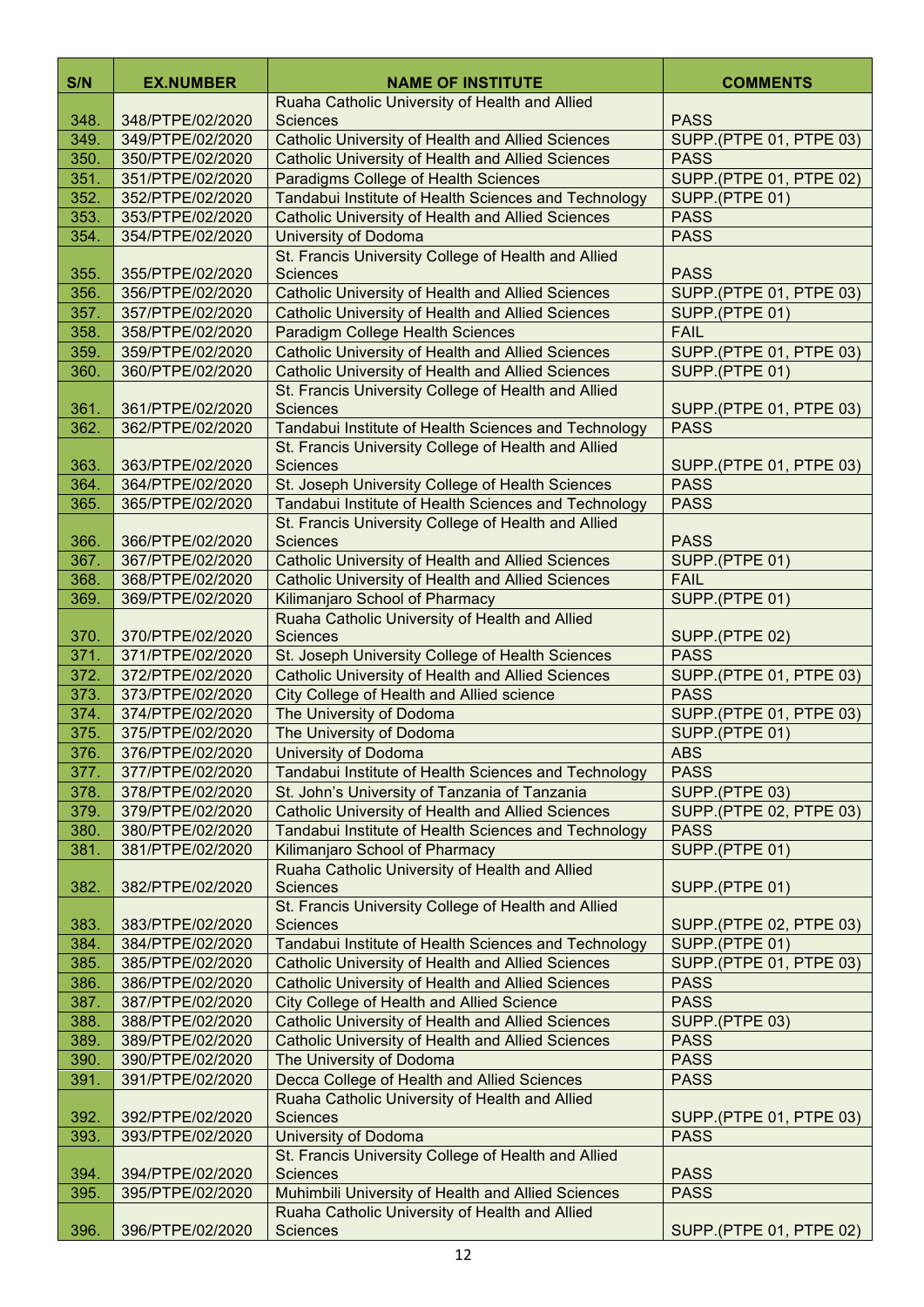| S/N          | <b>EX.NUMBER</b>                     | <b>NAME OF INSTITUTE</b>                                          | <b>COMMENTS</b>                           |
|--------------|--------------------------------------|-------------------------------------------------------------------|-------------------------------------------|
| 397.         | 397/PTPE/02/2020                     | St John's University of Tanzania                                  | <b>PASS</b>                               |
| 398.         | 398/PTPE/02/2020                     | <b>University of Dodoma</b>                                       | <b>PASS</b>                               |
|              |                                      | Ruaha Catholic University of Health and Allied                    |                                           |
| 399.         | 399/PTPE/02/2020                     | <b>Sciences</b>                                                   | SUPP.(PTPE 01)                            |
| 400.         | 400/PTPE/02/2020                     | <b>University of Dodoma</b>                                       | <b>PASS</b>                               |
| 401.         | 401/PTPE/02/2020                     | Decca College of Health and Allied Sciences                       | <b>FAIL</b>                               |
| 402.         | 402/PTPE/02/2020                     | <b>University of Dodoma</b>                                       | <b>PASS</b>                               |
| 403.         | 403/PTPE/02/2020                     | <b>University of Dodoma</b>                                       | <b>PASS</b>                               |
| 404.         | 404/PTPE/02/2020                     | Decca College of Health and Allied Sciences                       | SUPP.(PTPE 01, PTPE 03)                   |
|              |                                      | Ruaha Catholic University of Health and Allied                    |                                           |
| 405.         | 405/PTPE/02/2020                     | <b>Sciences</b>                                                   | <b>PASS</b>                               |
| 406          | 406/PTPE/02/2020                     | Ruaha Catholic University of Health and Allied<br><b>Sciences</b> | SUPP.(PTPE 01)                            |
|              |                                      | Ruaha Catholic University of Health and Allied                    |                                           |
| 407.         | 407/PTPE/02/2020                     | <b>Sciences</b>                                                   | SUPP.(PTPE 01)                            |
|              |                                      | Ruaha Catholic University of Health and Allied                    |                                           |
| 408.         | 408/PTPE/02/2020                     | <b>Sciences</b>                                                   | <b>PASS</b>                               |
| 410.         | 410/PTPE/02/2020                     | St John's University of Tanzania                                  | SUPP.(PTPE 01)                            |
| 411.         | 411/PTPE/02/2020                     | Decca College of Health and Allied Sciences                       | <b>FAIL</b>                               |
| 412.         | 412/PTPE/02/2020                     | St John's University of Tanzania                                  | <b>PASS</b>                               |
| 413.         | 413/PTPE/02/2020                     | <b>University of Dodoma</b>                                       | <b>PASS</b>                               |
| 414.         | 414/PTPE/02/2020                     | University of Dodoma                                              | <b>PASS</b>                               |
| 415.         | 415/PTPE/02/2020                     | University of Dodoma                                              | <b>PASS</b>                               |
| 416.         | 416/PTPE/02/2020                     | St John's University of Tanzania                                  | <b>PASS</b>                               |
| 417.         | 417/PTPE/02/2020                     | Ruaha Catholic University of Health and Allied<br><b>Sciences</b> | <b>FAIL</b>                               |
|              |                                      | Ruaha Catholic University of Health and Allied                    |                                           |
| 418.         | 418/PTPE/02/2020                     | <b>Sciences</b>                                                   | SUPP.(PTPE 01)                            |
| 419.         | 419/PTPE/02/2020                     | <b>University of Dodoma</b>                                       | <b>PASS</b>                               |
| 420.         | 420/PTPE/02/2020                     | St John's University of Tanzania                                  | <b>PASS</b>                               |
| 421.         | 421/PTPE/02/2020                     | St John's University of Tanzania                                  | <b>PASS</b>                               |
| 422.         | 422/PTPE/02/2020                     | <b>University of Dodoma</b>                                       | SUPP.(PTPE 02)                            |
|              |                                      | Ruaha Catholic University of Health and Allied                    |                                           |
| 423.         | 423/PTPE/02/2020                     | <b>Sciences</b>                                                   | SUPP.(PTPE 01)                            |
| 424.         | 424/PTPE/02/2020                     | University of Dodoma                                              | <b>PASS</b>                               |
| 425.         | 425/PTPE/02/2020                     | University of Dodoma                                              | SUPP.(PTPE 01)                            |
| 426.         | 426/PTPE/02/2020                     | St John's University of Tanzania                                  | <b>PASS</b>                               |
| 427.<br>428. | 427/PTPE/02/2020<br>428/PTPE/02/2020 | <b>University of Dodoma</b><br>St John's University of Tanzania   | SUPP.(PTPE 01, PTPE 02)<br>SUPP.(PTPE 01) |
|              |                                      | Ruaha Catholic University of Health and Allied                    |                                           |
| 429.         | 429/PTPE/02/2020                     | <b>Sciences</b>                                                   | <b>FAIL</b>                               |
|              |                                      | Ruaha Catholic University of Health and Allied                    |                                           |
| 430.         | 430/PTPE/02/2020                     | <b>Sciences</b>                                                   | <b>FAIL</b>                               |
| 431.         | 431/PTPE/02/2020                     | <b>University of Dodoma</b>                                       | <b>PASS</b>                               |
| 432.         | 432/PTPE/02/2020                     | University of Dodoma                                              | <b>PASS</b>                               |
| 433.         | 433/PTPE/02/2020                     | University of Dodoma                                              | <b>PASS</b>                               |
| 434.         | 434/PTPE/02/2020                     | <b>University of Dodoma</b>                                       | <b>PASS</b>                               |
| 435.         | 435/PTPE/02/2020                     | University of Dodoma                                              | SUPP.(PTPE 01)                            |
| 436.         | 436/PTPE/02/2020                     | Decca College of Health and Allied Sciences                       | SUPP.(PTPE 01, PTPE 03)                   |
| 437.         | 437/PTPE/02/2020                     | <b>City College of Health and Allied Sciences</b>                 | SUPP.(PTPE 01, PTPE 02)                   |
| 438.         | 438/PTPE/02/2020                     | St John's University of Tanzania                                  | SUPP.(PTPE 01)                            |
| 439.         | 439/PTPE/02/2020                     | Decca College of Health and Allied Sciences                       | SUPP.(PTPE 01)                            |
| 440.<br>441. | 440/PTPE/02/2020<br>441/PTPE/02/2020 | University of Dodoma<br>St John's University of Tanzania          | SUPP.(PTPE 01)<br>SUPP.(PTPE 01, PTPE 03) |
|              |                                      | Ruaha Catholic University of Health and Allied                    |                                           |
| 442.         | 442/PTPE/02/2020                     | <b>Sciences</b>                                                   | <b>PASS</b>                               |
| 443.         | 443/PTPE/02/2020                     | Decca College of Health and Allied Sciences                       | SUPP.(PTPE 01)                            |
| 444.         | 444/PTPE/02/2020                     | St John's University of Tanzania                                  | SUPP.(PTPE 01, PTPE 03)                   |
|              |                                      | Ruaha Catholic University of Health and Allied                    |                                           |
| 445.         | 445/PTPE/02/2020                     | <b>Sciences</b>                                                   | <b>PASS</b>                               |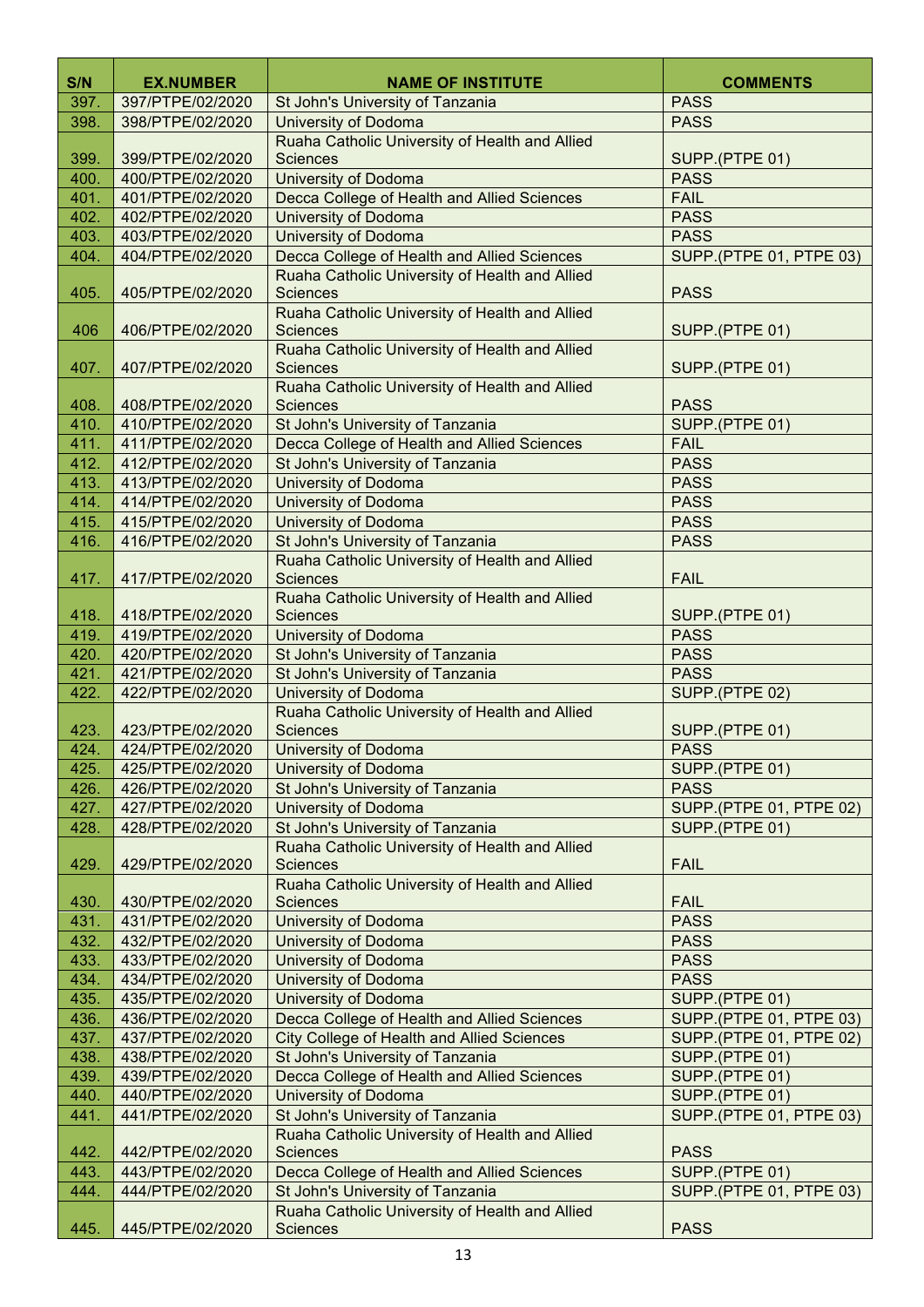| S/N          | <b>EX.NUMBER</b>                     | <b>NAME OF INSTITUTE</b>                                                                            | <b>COMMENTS</b>               |  |
|--------------|--------------------------------------|-----------------------------------------------------------------------------------------------------|-------------------------------|--|
| 446.         | 446/PTPE/02/2020                     | Decca College of Health and Allied Sciences                                                         | SUPP.(PTPE 01, PTPE 02)       |  |
| 447.         | 447/PTPE/02/2020                     | St John's University of Tanzania                                                                    | SUPP.(PTPE 01)                |  |
|              |                                      | Ruaha Catholic University of Health and Allied                                                      |                               |  |
| 448.         | 448/PTPE/02/2020                     | <b>Sciences</b>                                                                                     | <b>PASS</b>                   |  |
| 449.         | 449/PTPE/02/2020                     | St John's University of Tanzania                                                                    | SUPP.(PTPE 01)                |  |
|              |                                      | Ruaha Catholic University of Health and Allied                                                      |                               |  |
| 450.         | 450/PTPE/02/2020                     | <b>Sciences</b>                                                                                     | SUPP.(PTPE 01, PTPE 03)       |  |
| 451.         | 451/PTPE/02/2020                     | St John's College of Health                                                                         | <b>ABS</b>                    |  |
|              |                                      | St. Francis University College of Health and Allied                                                 |                               |  |
| 452.         | 452/PTPE/02/2020                     | <b>Sciences</b>                                                                                     | <b>PASS</b>                   |  |
| 453.         | 453/PTPE/02/2020                     | St John's University of Tanzania<br>Kahama College ogf Helath Sciences                              | <b>PASS</b><br><b>PASS</b>    |  |
| 454.         | 454/PTPE/02/2020                     | Ruaha Catholic University of Health and Allied                                                      |                               |  |
| 455.         | 455/PTPE/02/2020                     | <b>Sciences</b>                                                                                     | SUPP.(PTPE 01)                |  |
| 456.         | 456/PTPE/02/2020                     | Kilimanjaro School of Pharmacy                                                                      | <b>PASS</b>                   |  |
| 457.         | 457/PTPE/02/2020                     | St John's University of Tanzania                                                                    | <b>PASS</b>                   |  |
| 458.         | 458/PTPE/02/2020                     | <b>University of Dodoma</b>                                                                         | SUPP.(PTPE 01)                |  |
|              |                                      | St. Francis University College of Health and Allied                                                 |                               |  |
| 459.         | 459/PTPE/02/2020                     | <b>Sciences</b>                                                                                     | <b>PASS</b>                   |  |
| 461.         | 461/PTPE/02/2020                     | University of Dodoma                                                                                | <b>PASS</b>                   |  |
| 462.         | 462/PTPE/02/2020                     | St John's University of Tanzania                                                                    | <b>PASS</b>                   |  |
|              |                                      | Ruaha Catholic University of Health and Allied                                                      |                               |  |
| 463.         | 463/PTPE/02/2020                     | <b>Sciences</b>                                                                                     | <b>PASS</b>                   |  |
| 464.         | 464/PTPE/02/2020                     | Ruaha Catholic University of Health and Allied<br><b>Sciences</b>                                   | <b>PASS</b>                   |  |
|              |                                      | St. Francis University College of Health and Allied                                                 |                               |  |
| 465.         | 465/PTPE/02/2020                     | <b>Sciences</b>                                                                                     | <b>PASS</b>                   |  |
| 466.         | 466/PTPE/02/2020                     | <b>University of Dodoma</b>                                                                         | <b>PASS</b>                   |  |
| 467.         | 467/PTPE/02/2020                     | St John's University of Tanzania                                                                    | <b>PASS</b>                   |  |
|              |                                      | Ruaha Catholic University of Health and Allied                                                      |                               |  |
| 468.         | 468/PTPE/02/2020                     | <b>Sciences</b>                                                                                     | <b>FAIL</b>                   |  |
| 469.         | 469/PTPE/02/2020                     | <b>University of Dodoma</b>                                                                         | <b>PASS</b>                   |  |
| 470.         | 470/PTPE/02/2020                     | Decca College of Health and Allied Sciences                                                         | SUPP.(PTPE 01)                |  |
| 471.         | 471/PTPE/02/2020                     | <b>University of Dodoma</b>                                                                         | SUPP.(PTPE 01)                |  |
| 472.<br>473. | 472/PTPE/02/2020<br>473/PTPE/02/2020 | University of Dodoma<br>St John's University of Tanzania                                            | SUPP.(PTPE 03)<br><b>PASS</b> |  |
| 474.         | 474/PTPE/02/2020                     | Decca College of Health and Allied Sciences                                                         | SUPP.(PTPE 01)                |  |
| 475.         | 475/PTPE/02/2020                     | St John's University of Tanzania                                                                    | <b>PASS</b>                   |  |
| 476.         | 476/PTPE/02/2020                     | St John's University of Tanzania                                                                    | <b>PASS</b>                   |  |
| 477.         | 477/PTPE/02/2020                     | St John's University of Tanzania                                                                    | <b>PASS</b>                   |  |
| 478.         | 478/PTPE/02/2020                     | St John's University of Tanzania                                                                    | <b>PASS</b>                   |  |
|              |                                      | St. Francis University College of Health and Allied                                                 |                               |  |
| 479.         | 479/PTPE/02/2020                     | <b>Sciences</b>                                                                                     | SUPP.(PTPE 01)                |  |
| 480.         | 480/PTPE/02/2020                     | University of Dodoma                                                                                | SUPP.(PTPE 01)                |  |
|              |                                      | St. Francis University College of Health and Allied                                                 |                               |  |
| 481.         | 481/PTPE/02/2020                     | <b>Sciences</b>                                                                                     | <b>PASS</b>                   |  |
| 482.         | 482/PTPE/02/2020                     | <b>City College of Health and Allied Sciences</b><br>Ruaha Catholic University of Health and Allied | <b>PASS</b>                   |  |
| 483.         | 483/PTPE/02/2020                     | <b>Sciences</b>                                                                                     | SUPP.(PTPE 01, PTPE 03)       |  |
|              |                                      | Ruaha Catholic University of Health and Allied                                                      |                               |  |
| 484.         | 484/PTPE/02/2020                     | <b>Sciences</b>                                                                                     | <b>PASS</b>                   |  |
| 485.         | 485/PTPE/02/2020                     | <b>University of Dodoma</b>                                                                         | <b>PASS</b>                   |  |
| 486.         | 486/PTPE/02/2020                     | University of Dodoma                                                                                | SUPP.(PTPE 03)                |  |
| 487.         | 487/PTPE/02/2020                     | <b>University of Dodoma</b>                                                                         | <b>PASS</b>                   |  |
| 488.         | 488/PTPE/02/2020                     | Decca College of Health and Allied Sciences                                                         | <b>ABS</b>                    |  |
| 489.         | 489/PTPE/02/2020                     | <b>University of Dodoma</b>                                                                         | <b>FAIL</b>                   |  |
| 490.         | 490/PTPE/02/2020                     | Decca College of Health and Allied Sciences                                                         | SUPP.(PTPE 01, PTPE 02)       |  |
| 491.         | 491/PTPE/02/2020                     | St John's University of Tanzania                                                                    | SUPP.(PTPE 01, PTPE 02)       |  |
| 492.<br>493. | 492/PTPE/02/2020<br>493/PTPE/02/2020 | St John's University of Tanzania<br>St John's University of Tanzania                                | <b>PASS</b><br><b>PASS</b>    |  |
|              |                                      |                                                                                                     |                               |  |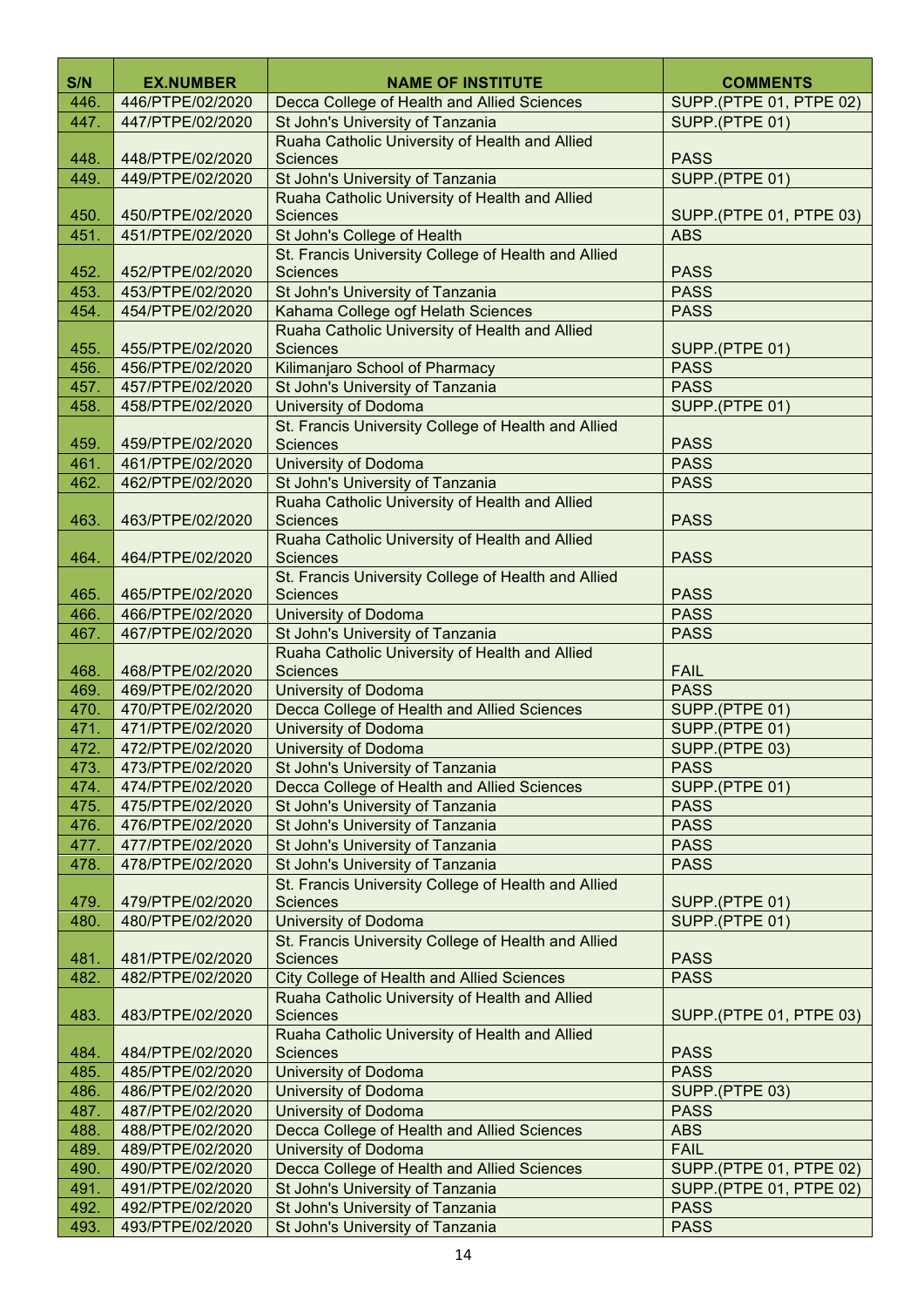| S/N          | <b>EX.NUMBER</b>                     | <b>NAME OF INSTITUTE</b>                                         | <b>COMMENTS</b>            |
|--------------|--------------------------------------|------------------------------------------------------------------|----------------------------|
| 494.         | 494/PTPE/02/2020                     | <b>City College of Health and Allied Sciences</b>                | SUPP.(PTPE 01)             |
| 495.         | 495/PTPE/02/2020                     | St John's University of Tanzania                                 | SUPP.(PTPE 01)             |
|              |                                      | Ruaha Catholic University of Health and Allied                   |                            |
| 496.         | 496/PTPE/02/2020                     | <b>Sciences</b>                                                  | <b>PASS</b>                |
|              |                                      | Ruaha Catholic University of Health and Allied                   |                            |
| 497          | 497/PTPE/02/2020                     | <b>Sciences</b>                                                  | <b>PASS</b>                |
| 498.         | 498/PTPE/02/2020                     | <b>University of Dodoma</b>                                      | <b>PASS</b>                |
| 499.         | 499/PTPE/02/2020                     | St John's University of Tanzania                                 | SUPP.(PTPE 01)             |
|              |                                      | Ruaha Catholic University of Health and Allied                   |                            |
| 500.         | 500/PTPE/02/2020                     | <b>Sciences</b>                                                  | SUPP.(PTPE 01, PTPE 03)    |
| 501.         | 501/PTPE/02/2020                     | St. John's University of Tanzania                                | SUPP.(PTPE 01, PTPE 03)    |
| 502.         | 502/PTPE/02/2020                     | St.John's University of Tanzania                                 | SUPP.(PTPE 01)             |
| 503.         | 503/PTPE/02/2020                     | <b>University of Dodoma</b>                                      | <b>PASS</b>                |
| 504.         | 504/PTPE/02/2020                     | St. John's University of Tanzania                                | SUPP.(PTPE 01)             |
|              |                                      | Ruaha Catholic University of Health and Allied                   |                            |
| 505.         | 505/PTPE/02/2020                     | <b>Sciences</b>                                                  | SUPP.(PTPE 01)             |
|              |                                      | Ruaha Catholic University of Health and Allied                   |                            |
| 506.         | 506/PTPE/02/2020                     | <b>Sciences</b>                                                  | SUPP.(PTPE 01)             |
| 507.         | 507/PTPE/02/2020                     | St. John's University of Tanzania                                | SUPP.(PTPE 01)             |
| 508.         | 508/PTPE/02/2020                     | <b>University of Dodoma</b>                                      | SUPP.(PTPE 01)             |
|              |                                      | Ruaha Catholic University of Health and Allied                   |                            |
| 509.         | 509/PTPE/02/2020                     | <b>Sciences</b>                                                  | <b>PASS</b>                |
| 510.         | 510/PTPE/02/2020                     | St. John's University of Tanzania                                | SUPP.(PTPE 01, PTPE 03)    |
| 511.         | 511/PTPE/02/2020                     | <b>University of Dodoma</b>                                      | <b>PASS</b>                |
|              |                                      | Ruaha Catholic University of Health and Allied                   |                            |
| 512.         | 512/PTPE/02/2020                     | <b>Sciences</b>                                                  | <b>PASS</b>                |
|              |                                      | St. Francis University College of Health and Allied              |                            |
| 513.         | 513/PTPE/02/2020                     | <b>Sciences</b>                                                  | <b>PASS</b>                |
| 514.         | 514/PTPE/02/2020                     | St. John's University of Tanzania                                | <b>PASS</b>                |
|              |                                      | Ruaha Catholic University of Health and Allied                   |                            |
| 515.         | 515/PTPE/02/2020                     | <b>Sciences</b>                                                  | <b>PASS</b>                |
| 516.         | 516/PTPE/02/2020                     | St. John's University of Tanzania                                | SUPP.(PTPE 01)             |
| 517.<br>518. | 517/PTPE/02/2020<br>518/PTPE/02/2020 | <b>University of Dodoma</b><br>St. John's University of Tanzania | <b>PASS</b><br><b>PASS</b> |
|              |                                      | Ruaha Catholic University of Health and Allied                   |                            |
| 519          | 519/PTPE/02/2020                     | <b>Sciences</b>                                                  | <b>FAIL</b>                |
| 520.         | 520/PTPE/02/2020                     | University of Dodoma                                             | SUPP.(PTPE 01)             |
| 521.         | 521/PTPE/02/2020                     | Decca College of Health and Allied Sciences                      | SUPP.(PTPE 01)             |
|              |                                      | Ruaha Catholic University of Health and Allied                   |                            |
| 522.         | 522/PTPE/02/2020                     | <b>Sciences</b>                                                  | <b>FAIL</b>                |
|              |                                      | Ruaha Catholic University of Health and Allied                   |                            |
| 523.         | 523/PTPE/02/2020                     | <b>Sciences</b>                                                  | <b>PASS</b>                |
| 524.         | 524/PTPE/02/2020                     | <b>University of Dodoma</b>                                      | SUPP.(PTPE 01)             |
|              |                                      | St. Francis University College of Health and Allied              |                            |
| 525.         | 525/PTPE/02/2020                     | <b>Sciences</b>                                                  | SUPP.(PTPE 01)             |
| 526.         | 526/PTPE/02/2020                     | St. John's University of Tanzania                                | SUPP.(PTPE 01)             |
| 527.         | 527/PTPE/02/2020                     | University of Dodoma                                             | <b>FAIL</b>                |
| 528.         | 528/PTPE/02/2020                     | <b>University of Dodoma</b>                                      | SUPP.(PTPE 01)             |
| 529.         | 529/PTPE/02/2020                     | University of Dodoma                                             | SUPP.(PTPE 01)             |
| 530.         | 530/PTPE/02/2020                     | Kilimanjaro School of Pharmacy                                   | <b>PASS</b>                |
| 531.         | 531/PTPE/02/2020                     | Spring Instute of Bussiness and Science                          | SUPP.(PTPE 01)             |
| 532.         | 532/PTPE/02/2020                     | Kilimanjaro School of Pharmacy                                   | SUPP.(PTPE 01)             |
|              |                                      | St. Francis University College of Health and Allied              |                            |
| 533.         | 533/PTPE/02/2020                     | <b>Sciences</b>                                                  | <b>PASS</b>                |
| 534.         | 534/PTPE/02/2020                     | Paradigms College of Health Science                              | <b>PASS</b>                |
| 535.         | 535/PTPE/02/2020                     | Kilimanjaro School of Pharmacy                                   | <b>PASS</b>                |
| 536.         | 536/PTPE/02/2020                     | Kilimanjaro School of Pharmacy                                   | SUPP.(PTPE 01)             |
| 537.         | 537/PTPE/02/2020                     | Kilimanjaro School of Pharmacy                                   | SUPP.(PTPE 01)             |
| 538.         | 538/PTPE/02/2020                     | Kilimanjaro School of Pharmacy                                   | <b>PASS</b>                |
| 539.         | 539/PTPE/02/2020                     | Kilimanjaro School of Pharmacy                                   | SUPP.(PTPE 01)             |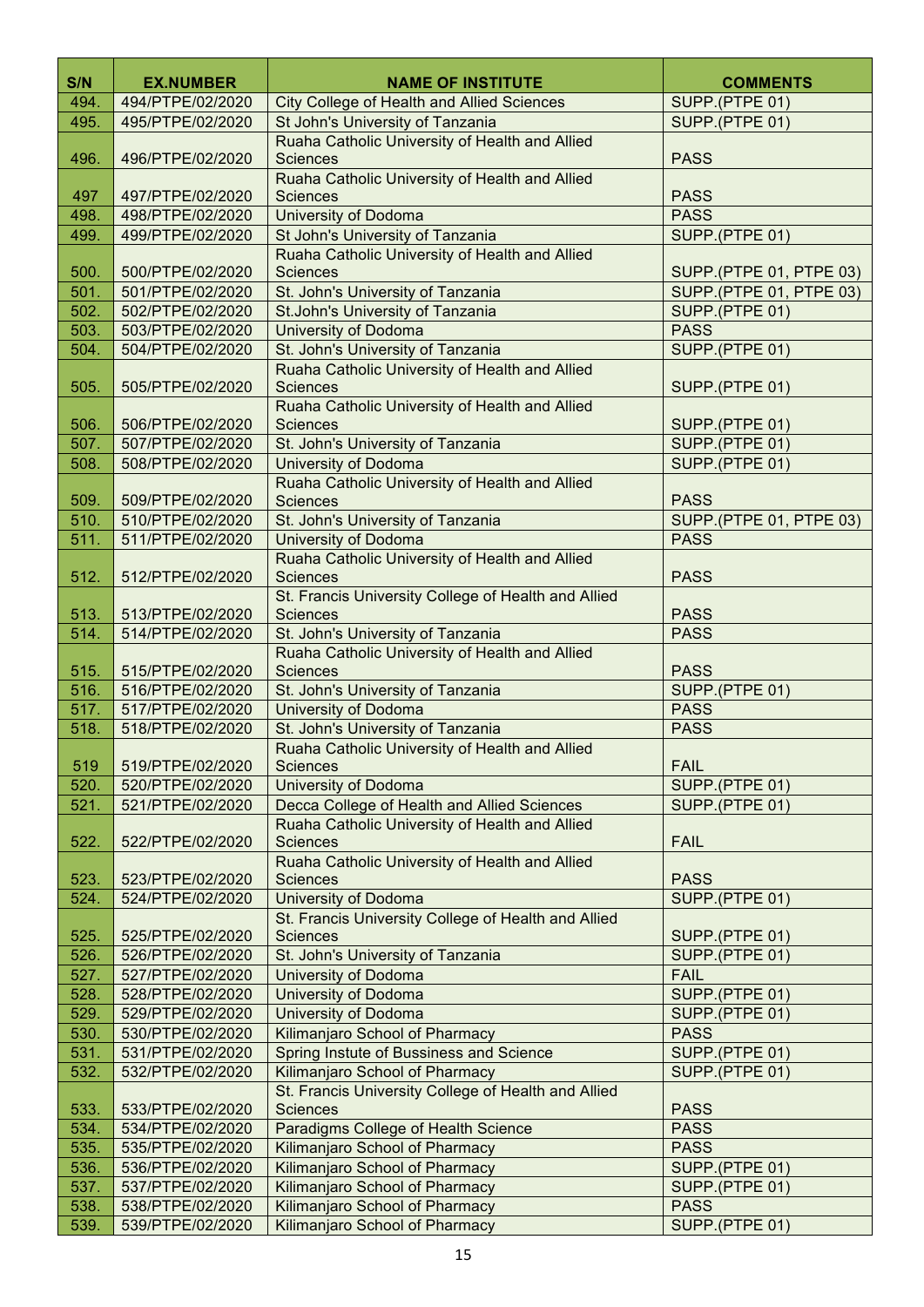| S/N          | <b>EX.NUMBER</b> | <b>NAME OF INSTITUTE</b>                                          | <b>COMMENTS</b>                  |
|--------------|------------------|-------------------------------------------------------------------|----------------------------------|
|              |                  | Ruaha Catholic University of Health and Allied                    |                                  |
| 540.         | 540/PTPE/02/2020 | <b>Sciences</b>                                                   | <b>PASS</b>                      |
| 541.         | 541/PTPE/02/2020 | Kilimanjaro School of Pharmacy                                    | <b>PASS</b>                      |
| 542.         | 542/PTPE/02/2020 | Kilimanjaro School of Pharmacy                                    | <b>PASS</b>                      |
| 543.         | 543/PTPE/02/2020 | Kilimanjaro School of Pharmacy                                    | <b>PASS</b>                      |
| 544.         | 544/PTPE/02/2020 | Kilimanjaro School of Pharmacy                                    | <b>PASS</b>                      |
| 545.         | 545/PTPE/02/2020 | Kilimanjaro School of Pharmacy                                    | <b>PASS</b>                      |
| 546.         | 546/PTPE/02/2020 | Kilimanjaro School of Pharmacy                                    | <b>PASS</b>                      |
| 547.         | 547/PTPE/02/2020 | Ruaha Catholic University of Health and Allied<br><b>Sciences</b> | SUPP.(PTPE 01, PTPE 02)          |
| 548.         | 548/PTPE/02/2020 | Kilimanjaro School of Pharmacy                                    | SUPP.(PTPE 01)                   |
| 549.         | 549/PTPE/02/2020 | <b>Royal Training Institute</b>                                   | <b>PASS</b>                      |
| 550.         | 550/PTPE/02/2020 | Spring Institute of Business and Sciences                         | <b>PASS</b>                      |
| 551.         | 551/PTPE/02/2020 | Kilimanjaro School of Pharmacy                                    | SUPP.(PTPE 01, PTPE 03)          |
| 552.         | 552/PTPE/02/2020 | Kilimanjaro School of Pharmacy                                    | SUPP.(PTPE 02)                   |
| 553.         | 553/PTPE/02/2020 | University of Dodoma                                              | <b>PASS</b>                      |
| 554.         | 554/PTPE/02/2020 | Kilimanjaro School of Pharmacy                                    | <b>PASS</b>                      |
|              |                  | Ruaha Catholic University of Health and Allied                    |                                  |
| 555.         | 555/PTPE/02/2020 | <b>Sciences</b>                                                   | SUPP.(PTPE 01)                   |
|              |                  | Ruaha Catholic University of Health and Allied                    |                                  |
| 556.         | 556/PTPE/02/2020 | <b>Sciences</b>                                                   | <b>PASS</b>                      |
| 557.         | 557/PTPE/02/2020 | Kilimanjaro School of Pharmacy                                    | SUPP.(PTPE 01)                   |
| 558.         | 558/PTPE/02/2020 | Kilimanjaro School of Pharmacy                                    | <b>PASS</b>                      |
| 559.         | 559/PTPE/02/2020 | Kilimanjaro School of Pharmacy                                    | SUPP.(PTPE 01)                   |
| 560          | 560/PTPE/02/2020 | Kilimanjaro School of Pharmacy                                    | SUPP.(PTPE 01)                   |
| 561.         | 561/PTPE/02/2020 | Kilimanjaro School of Pharmacy                                    | <b>PASS</b>                      |
| 562.         | 562/PTPE/02/2020 | Ruaha Catholic University of Health and Allied<br><b>Sciences</b> | <b>FAIL</b>                      |
| 563.         | 563/PTPE/02/2020 | Kilimanjaro School of Pharmacy                                    | SUPP.(PTPE 01)                   |
| 564.         | 564/PTPE/02/2020 | Kilimanjaro School of Pharmacy                                    | SUPP.(PTPE 02)                   |
| 565.         | 565/PTPE/02/2020 | Kilimanjaro School of Pharmacy                                    | <b>PASS</b>                      |
| 566.         | 566/PTPE/02/2020 | Kilimanjaro School of Pharmacy                                    | SUPP.(PTPE 01, PTPE 03)          |
| 567.         | 567/PTPE/02/2020 | Kilimanjaro School of Pharmacy                                    | SUPP.(PTPE 01)                   |
| 568.         | 568/PTPE/02/2020 | Kilimanjaro School of Pharmacy                                    | SUPP.(PTPE 01)                   |
| 569.         | 569/PTPE/02/2020 | Kilimanjaro School of Pharmacy                                    | SUPP.(PTPE 01)                   |
| 570.         | 570/PTPE/02/2020 | Kilimanjaro School of Pharmacy                                    | <b>PASS</b>                      |
| 571.         | 571/PTPE/02/2020 | Kilimanjaro School of Pharmacy                                    | SUPP. (PTPE 01)                  |
| 572.         | 572/PTPE/02/2020 | Kilimanjaro School of Pharmacy                                    | SUPP.(PTPE 01)                   |
| 573.         | 573/PTPE/02/2020 | Kilimanjaro School of Pharmacy                                    | SUPP.(PTPE 01, PTPE 03)          |
| 574.         | 574/PTPE/02/2020 | Mombasa Polytechnic University College, Kenya                     | <b>PASS</b>                      |
|              | 575/PTPE/02/2020 | Ruaha Catholic University of Health and Allied<br><b>Sciences</b> |                                  |
| 575.<br>576. | 576/PTPE/02/2020 | Kilimanjaro School of Pharmacy                                    | SUPP.(PTPE 01)<br>SUPP.(PTPE 01) |
| 577.         | 577/PTPE/02/2020 | <b>University of Dodoma</b>                                       | <b>PASS</b>                      |
| 578.         | 578/PTPE/02/2020 | Kilimanjaro School of Pharmacy                                    | <b>PASS</b>                      |
| 579.         | 579/PTPE/02/2020 | Kilimanjaro School of Pharmacy                                    | SUPP.(PTPE 01)                   |
| 580.         | 580/PTPE/02/2020 | Paradigms College of Health Science                               | <b>PASS</b>                      |
| 581.         | 581/PTPE/02/2020 | St. John's University of Tanzania                                 | SUPP.(PTPE 01)                   |
| 582.         | 582/PTPE/02/2020 | Kilimanjaro School of Pharmacy                                    | SUPP.(PTPE 01)                   |
|              |                  | Kilimanjaro School of Pharmacy                                    | SUPP. (PTPE 01, PTPE             |
| 583.         | 583/PTPE/02/2020 |                                                                   | 03)                              |
| 584.         | 584/PTPE/02/2020 | Kilimanjaro School of Pharmacy                                    | <b>PASS</b>                      |
| 585.         | 585/PTPE/02/2020 | Kilimanjaro School of Pharmacy                                    | <b>PASS</b>                      |
| 586.         | 586/PTPE/02/2020 | Ruaha Catholic University of Health and Allied<br><b>Sciences</b> | SUPP. (PTPE 01)                  |
|              |                  | Ruaha Catholic University of Health and Allied                    |                                  |
| 587.         | 587/PTPE/02/2020 | <b>Sciences</b>                                                   | SUPP.(PTPE 01)                   |
| 588.         | 588/PTPE/02/2020 | Ruaha Catholic University of Health and Allied<br><b>Sciences</b> | <b>PASS</b>                      |
| 589.         | 589/PTPE/02/2020 | Ruaha Catholic University of Health and Allied                    | <b>SUPP.(PTPE 02, PTPE 03)</b>   |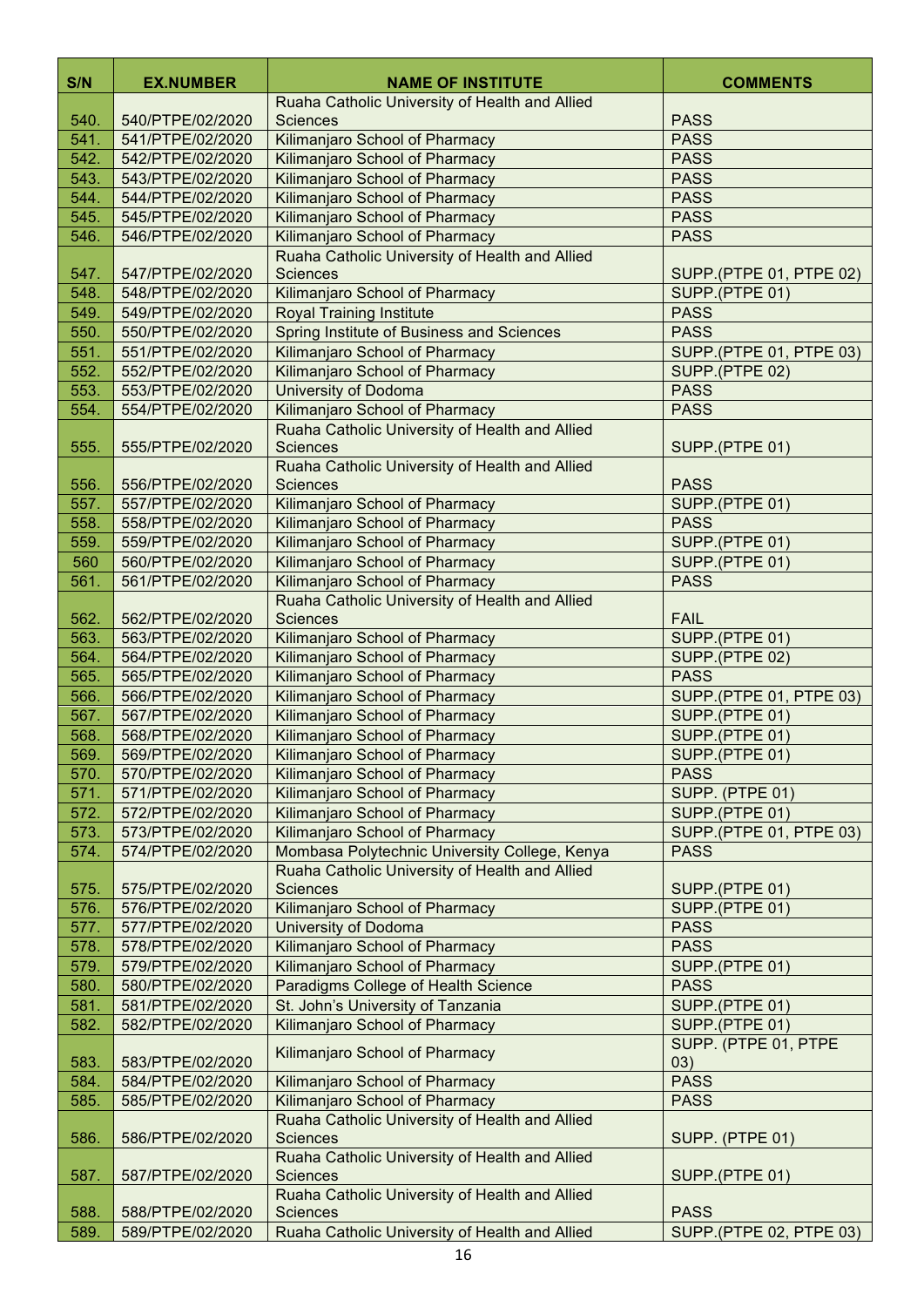| S/N  | <b>EX.NUMBER</b> | <b>NAME OF INSTITUTE</b>                                                                                            | <b>COMMENTS</b>                |
|------|------------------|---------------------------------------------------------------------------------------------------------------------|--------------------------------|
|      |                  | <b>Sciences</b>                                                                                                     |                                |
| 590. | 590/PTPE/02/2020 | Ruaha Catholic University of Health and Allied<br><b>Sciences</b>                                                   | <b>PASS</b>                    |
| 591. | 591/PTPE/02/2020 | Ruaha Catholic University of Health and Allied<br><b>Sciences</b>                                                   | SUPP. (PTPE 01, PTPE<br>03)    |
| 592. | 592/PTPE/02/2020 | St. John College of Health                                                                                          | <b>PASS</b>                    |
| 593. | 593/PTPE/02/2020 | St. Francis University College of Health and Allied<br><b>Sciences</b>                                              | <b>PASS</b>                    |
| 594. | 594/PTPE/02/2020 | Ruaha Catholic University of Health and Allied<br><b>Sciences</b>                                                   | SUPP.(PTPE 01)                 |
| 595. | 595/PTPE/02/2020 | Ruaha Catholic University of Health and Allied<br><b>Sciences</b>                                                   | SUPP.(PTPE 01, PTPE 03)        |
| 596. | 596/PTPE/02/2020 | Ruaha Catholic University of Health and Allied<br><b>Sciences</b>                                                   | SUPP. (PTPE 01)                |
| 597. | 597/PTPE/02/2020 | Ruaha Catholic University of Health and Allied<br><b>Sciences</b>                                                   | <b>PASS</b>                    |
| 598. | 598/PTPE/02/2020 | St. Francis University College of Health and Allied<br><b>Sciences</b>                                              | SUPP. (PTPE 01)                |
| 599. | 599/PTPE/02/2020 | Ruaha Catholic University of Health and Allied<br><b>Sciences</b>                                                   | SUPP.(PTPE 01)                 |
| 600. | 600/PTPE/02/2020 | Ruaha Catholic University of Health and Allied<br><b>Sciences</b>                                                   | SUPP.(PTPE 02, PTPE 03)        |
| 601. | 601/PTPE/02/2020 | Ruaha Catholic University of Health and Allied<br><b>Sciences</b>                                                   | SUPP. (PTPE 01)                |
| 602. | 602/PTPE/02/2020 | Ruaha Catholic University of Health and Allied<br><b>Sciences</b>                                                   | <b>FAIL</b>                    |
| 603. | 603/PTPE/02/2020 | Ruaha Catholic University of Health and Allied<br><b>Sciences</b>                                                   | <b>FAIL</b>                    |
| 604. | 604/PTPE/02/2020 | Ruaha Catholic University of Health and Allied<br><b>Sciences</b>                                                   | SUPP. (PTPE 01)                |
| 605. | 605/PTPE/02/2020 | Kilimanjaro School of Pharmacy                                                                                      | <b>PASS</b>                    |
| 606. | 606/PTPE/02/2020 | Ruaha Catholic University of Health and Allied<br><b>Sciences</b>                                                   | SUPP.(PTPE 03)                 |
| 607. | 607/PTPE/02/2020 | Ruaha Catholic University of Health and Allied<br><b>Sciences</b>                                                   | SUPP.(PTPE 01, PTPE 03)        |
| 608. | 608/PTPE/02/2020 | St. John College of Health                                                                                          | SUPP. (PTPE 01)                |
| 609. | 609/PTPE/02/2020 | Ruaha Catholic University of Health and Allied<br><b>Sciences</b>                                                   | SUPP. (PTPE 01)                |
| 610. | 610/PTPE/02/2020 | Ruaha Catholic University of Health and Allied<br><b>Sciences</b>                                                   | SUPP.(PTPE 02, PTPE 03)        |
| 611. | 611/PTPE/02/2020 | Ruaha Catholic University of Health and Allied<br><b>Sciences</b>                                                   | SUPP. (PTPE 01)                |
| 612. | 612/PTPE/02/2020 | Ruaha Catholic University of Health and Allied<br><b>Sciences</b>                                                   | SUPP. (PTPE 01)                |
| 613. | 613/PTPE/02/2020 | Ruaha Catholic University of Health and Allied<br><b>Sciences</b>                                                   | SUPP. (PTPE 01)                |
| 614. | 614/PTPE/02/2020 | <b>University of Dodoma</b>                                                                                         | <b>PASS</b>                    |
|      |                  | Ruaha Catholic University of Health and Allied                                                                      |                                |
| 615. | 615/PTPE/02/2020 | <b>Sciences</b>                                                                                                     | SUPP. (PTPE 01)<br><b>PASS</b> |
| 616. | 616/PTPE/02/2020 | Paradigms College of Health Sciences<br>Ruaha Catholic University of Health and Allied                              |                                |
| 617. | 617/PTPE/02/2020 | <b>Sciences</b>                                                                                                     | SUPP. (PTPE 01)                |
| 618. | 618/PTPE/02/2020 | Ruaha Catholic University of Health and Allied<br><b>Sciences</b>                                                   | SUPP. (PTPE 01)                |
| 619. | 619/PTPE/02/2020 | Ruaha Catholic University of Health and Allied<br><b>Sciences</b>                                                   | SUPP. (PTPE 01)                |
| 620. | 620/PTPE/02/2020 | St. John College of Health                                                                                          | <b>PASS</b>                    |
| 621. | 621/PTPE/02/2020 | Ruaha Catholic University of Health and Allied<br><b>Sciences</b><br>Ruaha Catholic University of Health and Allied | <b>SUPP.(PTPE 01, PTPE 03)</b> |
| 622. | 622/PTPE/02/2020 | <b>Sciences</b>                                                                                                     | SUPP.(PTPE 01, PTPE 03)        |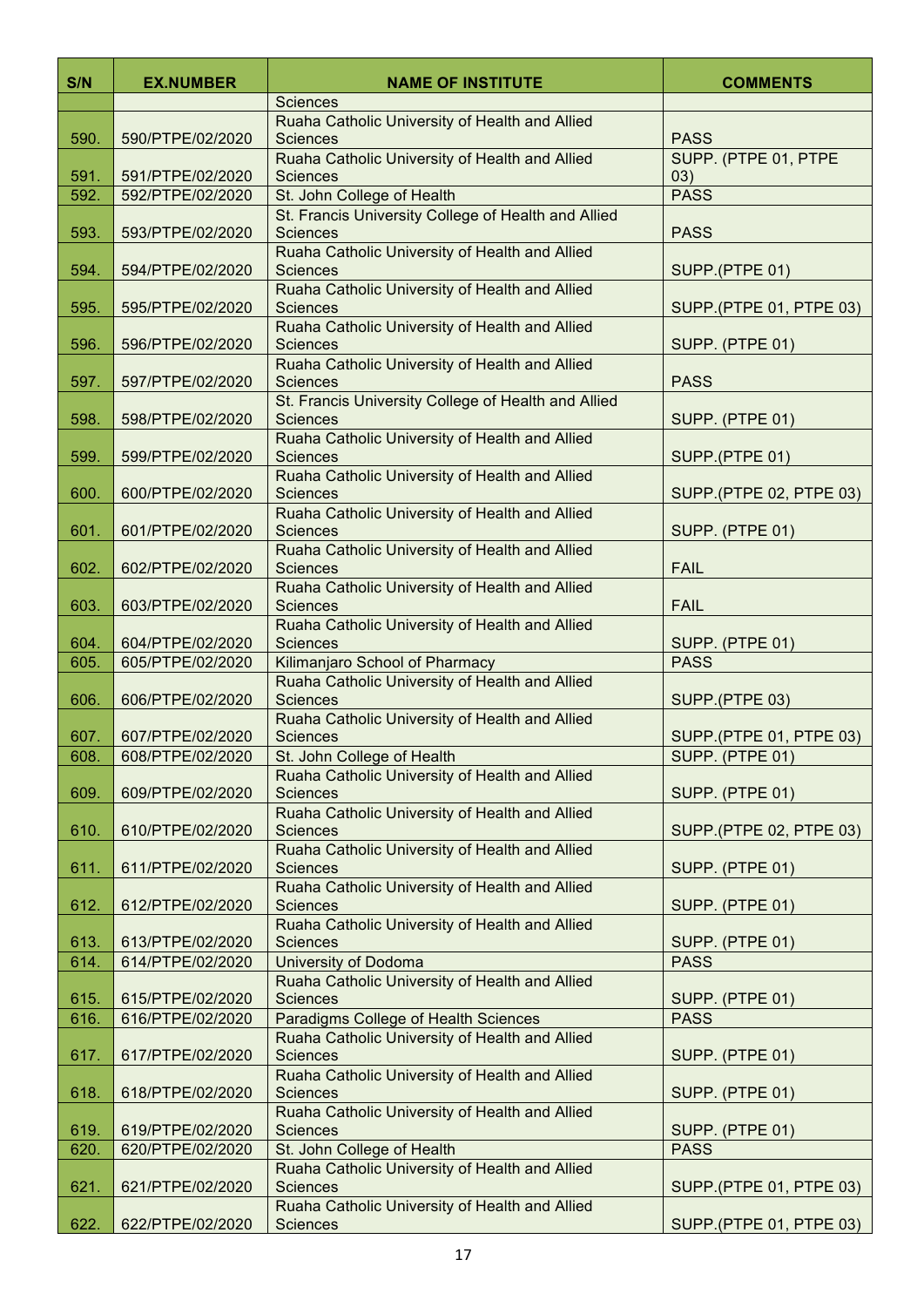| S/N          | <b>EX.NUMBER</b>                     | <b>NAME OF INSTITUTE</b>                                                               | <b>COMMENTS</b>                           |
|--------------|--------------------------------------|----------------------------------------------------------------------------------------|-------------------------------------------|
|              |                                      | Ruaha Catholic University of Health and Allied                                         |                                           |
| 623.         | 623/PTPE/02/2020                     | <b>Sciences</b>                                                                        | <b>PASS</b>                               |
| 624.         | 624/PTPE/02/2020                     | St. John College of Health                                                             | <b>FAIL</b>                               |
| 625.<br>626. | 625/PTPE/02/2020<br>626/PTPE/02/2020 | Kilimanjaro School of Pharmacy<br>St. John's University of Tanzania                    | SUPP. (PTPE 01)<br><b>PASS</b>            |
|              |                                      | Ruaha Catholic University of Health and Allied                                         |                                           |
| 627.         | 627/PTPE/02/2020                     | <b>Sciences</b>                                                                        | SUPP. (PTPE 01)                           |
|              |                                      | Ruaha Catholic University of Health and Allied                                         |                                           |
| 628.         | 628/PTPE/02/2020                     | <b>Sciences</b>                                                                        | <b>PASS</b>                               |
| 629.         | 629/PTPE/02/2020                     | St. John College of Health                                                             | SUPP. (PTPE 01)                           |
|              |                                      | Ruaha Catholic University of Health and Allied                                         |                                           |
| 630.         | 630/PTPE/02/2020                     | <b>Sciences</b>                                                                        | SUPP. (PTPE 01)                           |
| 631.         | 631/PTPE/02/2020                     | Paradigms College of Health Sciences<br>Ruaha Catholic University of Health and Allied | <b>SUPP.</b> (PTPE 02, PTPE 03)           |
| 632.         | 632/PTPE/02/2020                     | <b>Sciences</b>                                                                        | <b>PASS</b>                               |
|              |                                      | Ruaha Catholic University of Health and Allied                                         |                                           |
| 633.         | 633/PTPE/02/2020                     | <b>Sciences</b>                                                                        | SUPP.(PTPE 01, PTPE 03)                   |
|              |                                      | Ruaha Catholic University of Health and Allied                                         |                                           |
| 634.         | 634/PTPE/02/2020                     | <b>Sciences</b>                                                                        | SUPP.(PTPE 01, PTPE 03)                   |
| 635.         | 635/PTPE/02/2020                     | St. John College of Health                                                             | <b>FAIL</b>                               |
|              |                                      | Ruaha Catholic University of Health and Allied                                         |                                           |
| 636.         | 636/PTPE/02/2020                     | <b>Sciences</b><br>Ruaha Catholic University of Health and Allied                      | SUPP. (PTPE 01)                           |
| 637.         | 637/PTPE/02/2020                     | <b>Sciences</b>                                                                        | <b>PASS</b>                               |
|              |                                      | Ruaha Catholic University of Health and Allied                                         |                                           |
| 638.         | 638/PTPE/02/2020                     | <b>Sciences</b>                                                                        | <b>PASS</b>                               |
|              |                                      | Ruaha Catholic University of Health and Allied                                         |                                           |
| 639.         | 639/PTPE/02/2020                     | <b>Sciences</b>                                                                        | SUPP. (PTPE 01)                           |
| 640.         | 640/PTPE/02/2020                     | Ruaha Catholic University of Health and Allied                                         |                                           |
|              |                                      | <b>Sciences</b><br>Ruaha Catholic University of Health and Allied                      | SUPP. (PTPE 01)                           |
| 641.         | 641/PTPE/02/2020                     | <b>Sciences</b>                                                                        | SUPP. (PTPE 01)                           |
|              |                                      | Ruaha Catholic University of Health and Allied                                         |                                           |
| 642.         | 642/PTPE/02/2020                     | <b>Sciences</b>                                                                        | SUPP. (PTPE 03)                           |
| 643.         | 643/PTPE/02/2020                     | Paradigm College of Health and Allied Sciences                                         | SUPP. (PTPE 01)                           |
|              |                                      | Ruaha Catholic University of Health and Allied                                         |                                           |
| 644.         | 644/PTPE/02/2020                     | <b>Sciences</b><br>Ruaha Catholic University of Health and Allied                      | <b>PASS</b>                               |
| 645.         | 645/PTPE/02/2020                     | <b>Sciences</b>                                                                        | SUPP. (PTPE 01)                           |
|              |                                      | Ruaha Catholic University of Health and Allied                                         |                                           |
| 646.         | 646/PTPE/02/2020                     | <b>Sciences</b>                                                                        | <b>PASS</b>                               |
|              |                                      | Ruaha Catholic University of Health and Allied                                         |                                           |
| 647.         | 647/PTPE/02/2020                     | <b>Sciences</b>                                                                        | <b>FAIL</b>                               |
|              |                                      | Ruaha Catholic University of Health and Allied                                         |                                           |
| 648.         | 648/PTPE/02/2020                     | <b>Sciences</b><br>Ruaha Catholic University of Health and Allied                      | <b>PASS</b>                               |
| 649.         | 649/PTPE/02/2020                     | <b>Sciences</b>                                                                        | <b>PASS</b>                               |
|              |                                      | Ruaha Catholic University of Health and Allied                                         |                                           |
| 650.         | 650/PTPE/02/2020                     | <b>Sciences</b>                                                                        | SUPP. (PTPE 01)                           |
|              |                                      | Ruaha Catholic University of Health and Allied                                         |                                           |
| 651.         | 651/PTPE/02/2020                     | <b>Sciences</b>                                                                        | SUPP. (PTPE 01)                           |
|              |                                      | Ruaha Catholic University of Health and Allied                                         |                                           |
| 652.         | 652/PTPE/02/2020                     | <b>Sciences</b><br>Ruaha Catholic University of Health and Allied                      | SUPP.(PTPE 01, PTPE 03)                   |
| 653.         | 653/PTPE/02/2020                     | <b>Sciences</b>                                                                        | SUPP. (PTPE 01)                           |
| 654.         | 654/PTPE/02/2020                     | Kilimanjaro School of Pharmacy                                                         | SUPP. (PTPE 01)                           |
|              |                                      | Ruaha Catholic University of Health and Allied                                         |                                           |
| 655.         | 655/PTPE/02/2020                     | <b>Sciences</b>                                                                        | SUPP. (PTPE 01)                           |
|              |                                      | Ruaha Catholic University of Health and Allied                                         |                                           |
| 656.         | 656/PTPE/02/2020                     | <b>Sciences</b>                                                                        | SUPP.(PTPE 03)<br>SUPP.(PTPE 01, PTPE 03) |
| 657.         | 657/PTPE/02/2020                     | Ruaha Catholic University of Health and Allied                                         |                                           |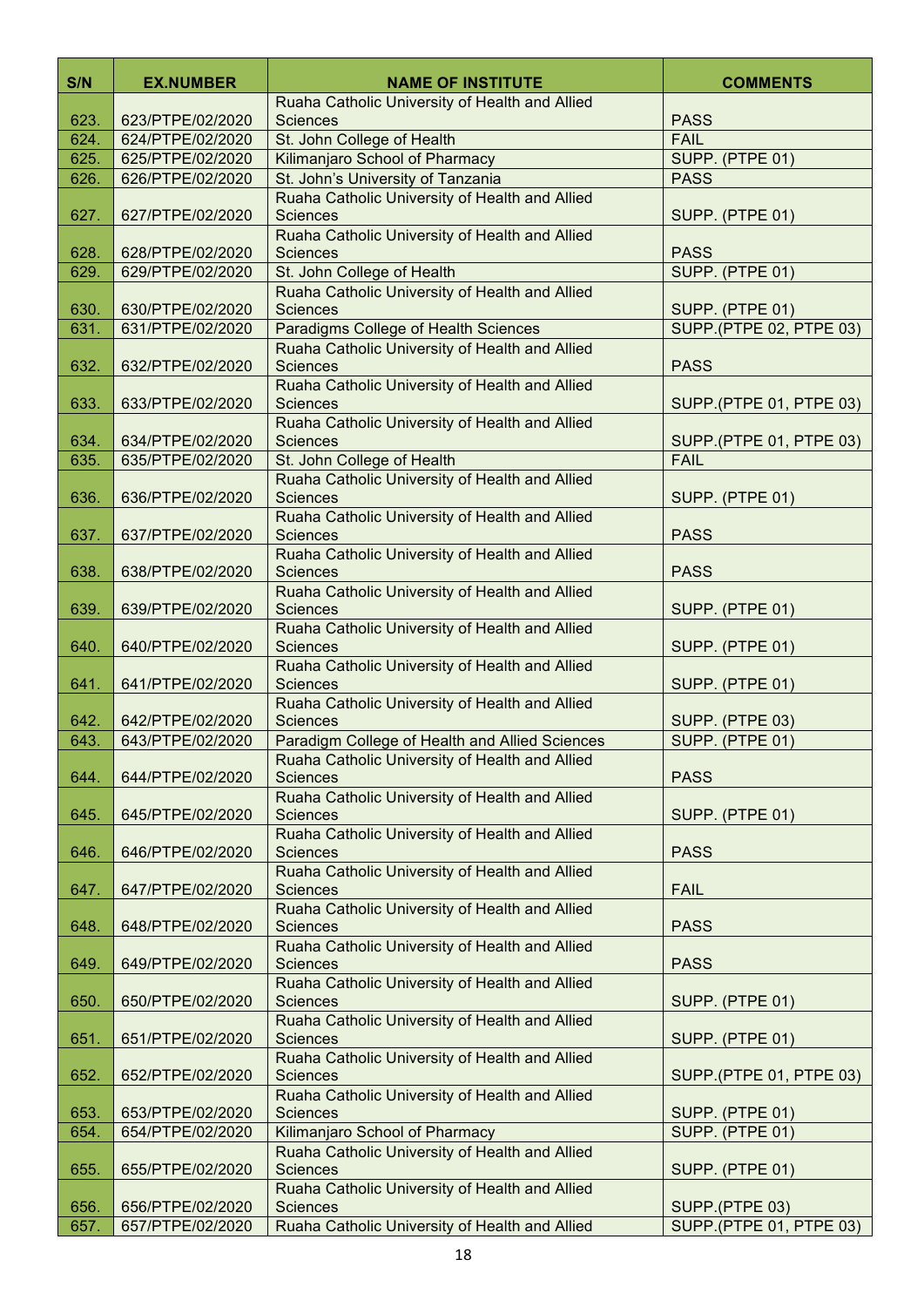| S/N  | <b>EX.NUMBER</b> | <b>NAME OF INSTITUTE</b>                                               | <b>COMMENTS</b>         |
|------|------------------|------------------------------------------------------------------------|-------------------------|
|      |                  | <b>Sciences</b>                                                        |                         |
| 658. | 658/PTPE/02/2020 | Ruaha Catholic University of Health and Allied<br><b>Sciences</b>      | SUPP .(PTPE 01)         |
| 659. | 659/PTPE/02/2020 | Ruaha Catholic University of Health and Allied<br><b>Sciences</b>      | SUPP.(PTPE 01, PTPE 02) |
| 660. | 660/PTPE/02/2020 | Ruaha Catholic University of Health and Allied<br><b>Sciences</b>      | SUPP.(PTPE 01, PTPE 03) |
| 661. | 661/PTPE/02/2020 | Ruaha Catholic University of Health and Allied<br><b>Sciences</b>      | <b>PASS</b>             |
| 662. | 662/PTPE/02/2020 | St. Francis University College of Health and Allied<br><b>Sciences</b> | <b>PASS</b>             |
| 663. | 663/PTPE/02/2020 | Ruaha Catholic University of Health and Allied<br><b>Sciences</b>      | SUPP.(PTPE 01, PTPE 03) |
| 664. | 664/PTPE/02/2020 | Ruaha Catholic University of Health and Allied<br><b>Sciences</b>      | <b>PASS</b>             |
| 665. | 665/PTPE/02/2020 | St. John College of Health                                             | <b>FAIL</b>             |
| 666. | 666/PTPE/02/2020 | Ruaha Catholic University of Health and Allied<br><b>Sciences</b>      | SUPP. (PTPE 01)         |
| 667  | 667/PTPE/02/2020 | Ruaha Catholic University of Health and Allied<br><b>Sciences</b>      | SUPP. (PTPE 01)         |
| 668. | 668/PTPE/02/2020 | Ruaha Catholic University of Health and Allied<br><b>Sciences</b>      | SUPP. (PTPE 01)         |
| 669. | 669/PTPE/02/2020 | Ruaha Catholic University of Health and Allied<br><b>Sciences</b>      | <b>PASS</b>             |
| 670. | 670/PTPE/02/2020 | Ruaha Catholic University of Health and Allied<br><b>Sciences</b>      | SUPP.(PTPE 01, PTPE 03) |
| 671. | 671/PTPE/02/2020 | Ruaha Catholic University of Health and Allied<br><b>Sciences</b>      | <b>PASS</b>             |
| 672. | 672/PTPE/02/2020 | <b>University of Dodoma</b>                                            | SUPP. (PTPE 01)         |
| 673. | 673/PTPE/02/2020 | <b>University of Dodoma</b>                                            | SUPP. (PTPE 01)         |
| 674. | 674/PTPE/02/2019 | Kahama College of Health Sciences                                      | SUPP. (PTPE 01)         |
| 675. | 675/PTPE/02/2020 | Ruaha Catholic University of Health and Allied<br><b>Sciences</b>      | SUPP. (PTPE 01)         |

**KEY**

| PTPE 01 - Principal of Compounding, Calculations and its Formulations |  |
|-----------------------------------------------------------------------|--|
|-----------------------------------------------------------------------|--|

- **PTPE 02 - Principle of Hospital and Community Pharmacy Practice**
- **PTPE 03 - Laws, Regulations, Ethics and Professional Conducts ABS - Absent**
- **SUPP - Supplementary (scored lower than the pass mark in one or two examinations)**
- **DISQ - Disqualified (confirmed breaching examination regulations)**
- **FAIL - Scored lower than the pass mark in all three (3) examinations**

### **C: PHARMACEUTICAL ASSISTANTS**

| <b>ATTENDANCE</b>   |                       |                |  |  |
|---------------------|-----------------------|----------------|--|--|
| <b>Description</b>  | <b>Number</b>         | Percentage (%) |  |  |
| Registered          | 35                    | 100%           |  |  |
| Sat                 | 35                    | 100%           |  |  |
| Abs                 |                       | 0%             |  |  |
|                     | <b>RESULT SUMMARY</b> |                |  |  |
| <b>Description</b>  | <b>Number</b>         | Percentage (%) |  |  |
| Pass                | 13                    | 37%            |  |  |
| Supplementary       | 21                    | 60%            |  |  |
| <b>Disqualified</b> |                       | $0\%$          |  |  |
| Fail                |                       | 3%             |  |  |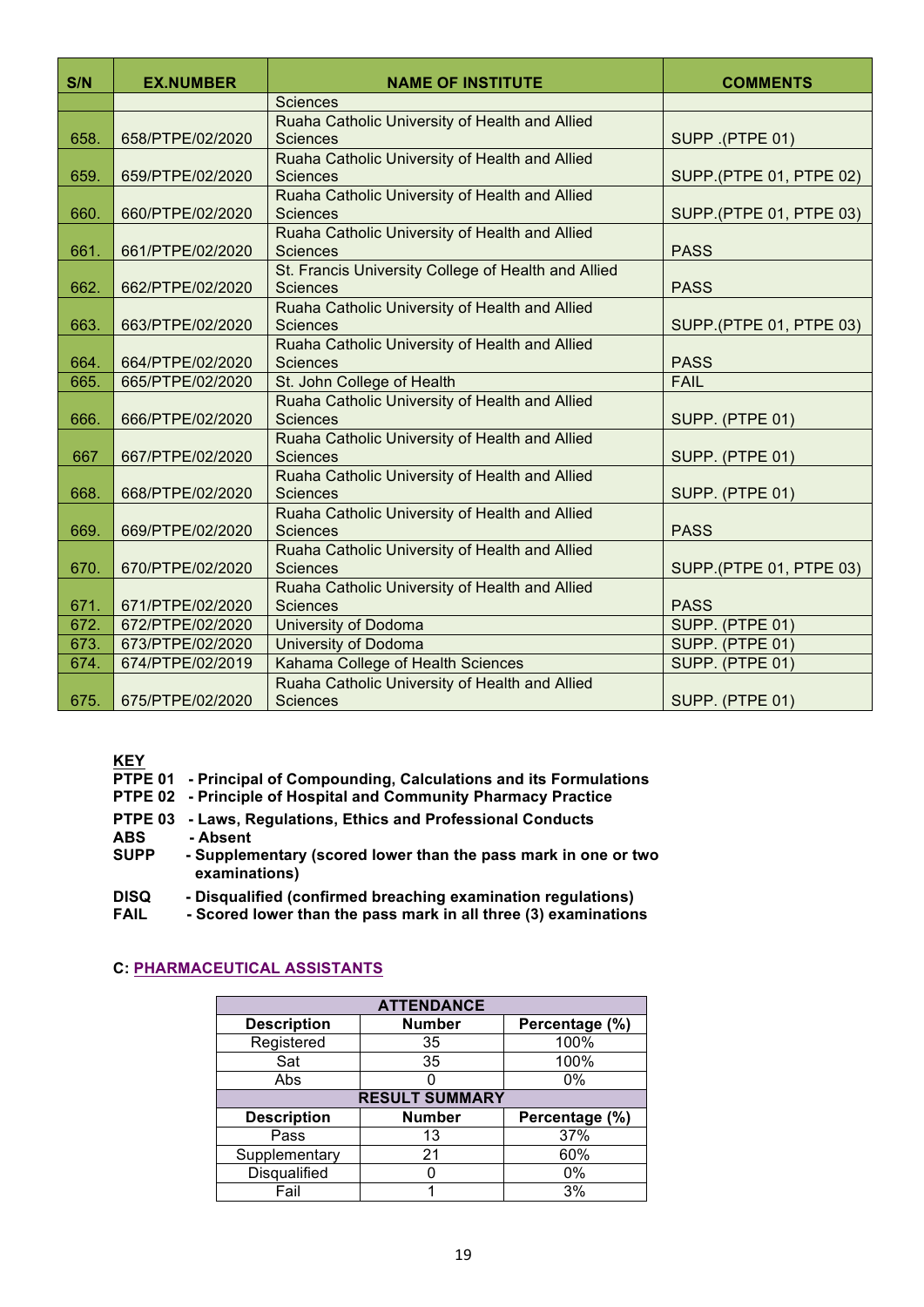| S/N               | <b>EXAMINATION</b><br><b>NUMBER</b> | <b>NAME OF INSTITUTION</b>                                      | <b>COMMENTS</b>       |
|-------------------|-------------------------------------|-----------------------------------------------------------------|-----------------------|
|                   |                                     |                                                                 |                       |
| 1.                | 01/PAPE/02/2020                     | Tandabui Institute of Health and Allied Science                 | SUPP.(PAPE03)         |
| 2.                | 02/PAPE/02/2020                     | Kampala International University (T)                            | <b>PASS</b>           |
| $\overline{3}$ .  | 03/PAPE/02/2020                     | Kampala International University (T)                            | <b>PASS</b>           |
| 4.                | 04/PAPE/02/2020                     | <b>Clinical Officers Training Centre Mtwara</b>                 | SUPP.(PAPE01)         |
| 5.                | 05/PAPE/02/2020                     | St. Francis University College of Health and Allied<br>Sciences | <b>PASS</b>           |
| 6.                | 06/PAPE/02/2020                     | Mgao Health Training Institution                                | <b>PASS</b>           |
| $\overline{7}$ .  | 07/PAPE/02/2020                     | <b>City College of Health and Allied Sciences</b>               | SUPP.(PAPE03)         |
| 8.                | 08/PAPE/02/2020                     | St. Peters College of Health Sciences                           | SUPP.(PAPE01)         |
| 9.                | 09/PAPE/02/2020                     | City College of Health and Allied Sciences                      | SUPP.(PAPE03)         |
| 10.               | 10/PAPE/02/2020                     | <b>Clinical Officers Training Centre Mtwara</b>                 | <b>PASS</b>           |
| 11.               | 11/PAPE/02/2020                     | Kampala International University (T)                            | <b>PASS</b>           |
| 12.               | 12/PAPE/02/2020                     | City College of Health and Allied Sciences                      | <b>FAIL</b>           |
| 13.               | 13/PAPE/02/2020                     | Paradigms College of Health Science                             | SUPP.(PAPE01)         |
| 14.               | 14/PAPE/02/2020                     | Mgao Health Training Institute                                  | SUPP.(PAPE01,PAPE03)  |
| 15.               | 15/PAPE/02/2020                     | Tandabui Institute of Health Sciences and Technology            | SUPP.(PAPE02, PAPE03) |
| 16.               | 16/PAPE/02/2020                     | Mgao Health Training Institute                                  | SUPP.(PAPE01,PAPE03)  |
| 17.               | 17/PAPE/02/2020                     | <b>Mgao Health Training Institute</b>                           | SUPP.(PAPE01)         |
| 18.               | 18/PAPE/02/2020                     | Paradigms College of Health Sciences                            | SUPP.(PAPE01,PAPE02)  |
| 19.               | 19/PAPE/02/2020                     | <b>Mgao Health Training Institute</b>                           | SUPP.(PAPE01)         |
| 20.               | 20/PAPE/02/2020                     | Kilimanjaro School of Pharmacy                                  | <b>PASS</b>           |
| 21.               | 21/PAPE/02/2020                     | St. Peters College of Health Sciences                           | SUPP.(PAPE01,PAPE03)  |
| $\overline{22}$ . | 22/PAPE/02/2020                     | Tandabui Institute of Health Sciences and Technology            | <b>PASS</b>           |
| 23.               | 23/PAPE/02/2020                     | Tandabui Institute of Health Sciences and Technology            | SUPP.(PAPE01)         |
| 24.               | 24/PAPE/02/2020                     | Mgao Health Training Institute                                  | <b>PASS</b>           |
| 25.               | 25/PAPE/02/2020                     | St. John's University of Tanzania                               | SUPP.(PAPE01)         |
| 26.               | 26/PAPE/02/2020                     | St.John's University of Tanzania                                | SUPP.(PAPE02, PAPE03) |
| 27.               | 27/PAPE/02/2020                     | St. John's University of Tanzania                               | SUPP.(PAPE01,PAPE03)  |
| 28.               | 28/PAPE/02/2020                     | Decca College of Health and Allied Sciences                     | SUPP.(PAPE01,PAPE02)  |
| 29.               | 29/PAPE/02/2020                     | St. John's University of Tanzania                               | SUPP.(PAPE01,PAPE02)  |
| 30.               | 30/PAPE/02/2020                     | <b>Mgao Health Training Institute</b>                           | <b>PASS</b>           |
| 31.               | 31/PAPE/02/2020                     | Tandabui Institute of Health Sciences and Technology            | <b>PASS</b>           |
| 32.               | 32/PAPE/02/2020                     | Mgao Health Training Institute                                  | <b>PASS</b>           |
| 33.               | 33/PAPE/02/2020                     | <b>Clinical Officers Training Centre Mtwara</b>                 | <b>PASS</b>           |
| 34.               | 34/PAPE/02/2020                     | St. John College of Health                                      | SUPP.(PAPE01,PAPE03)  |
| 35.               | 460/PTPE/02/2020                    | Kampala International University (T)                            | SUPP.(PAPE03)         |

### **PAPE 01 - Principal of Compounding, Calculations and its Formulations**

**PAPE 02 - Principle of Hospital and Community Pharmacy Practice** 

- **PAPE 03 - Laws, Regulations, Ethics and Professional Conducts**
- **SUPP - Supplementary (scored lower than pass mark in one or two examinations)**
- **ABS - Absent**
- **DISQ - Disqualified (confirmed breaching of examination regulations)**

## **D: PHARMACEUTICAL DISPENSERS**

| <b>ATTENDANCE</b>     |               |                     |  |  |  |  |
|-----------------------|---------------|---------------------|--|--|--|--|
| <b>Description</b>    | <b>Number</b> | <b>Percentage %</b> |  |  |  |  |
| Registered            | 16            | 100%                |  |  |  |  |
| Sat                   | 16            | 100%                |  |  |  |  |
| Absent                |               | $0\%$               |  |  |  |  |
| <b>RESULT SUMMARY</b> |               |                     |  |  |  |  |
| <b>Description</b>    | <b>Number</b> | Percentage %        |  |  |  |  |
| Pass                  | 2             | 12.5%               |  |  |  |  |
| Supplementary         | 8             | 50%                 |  |  |  |  |
| Disqualified          |               | $0\%$               |  |  |  |  |
| Failed                |               | 37.5%               |  |  |  |  |